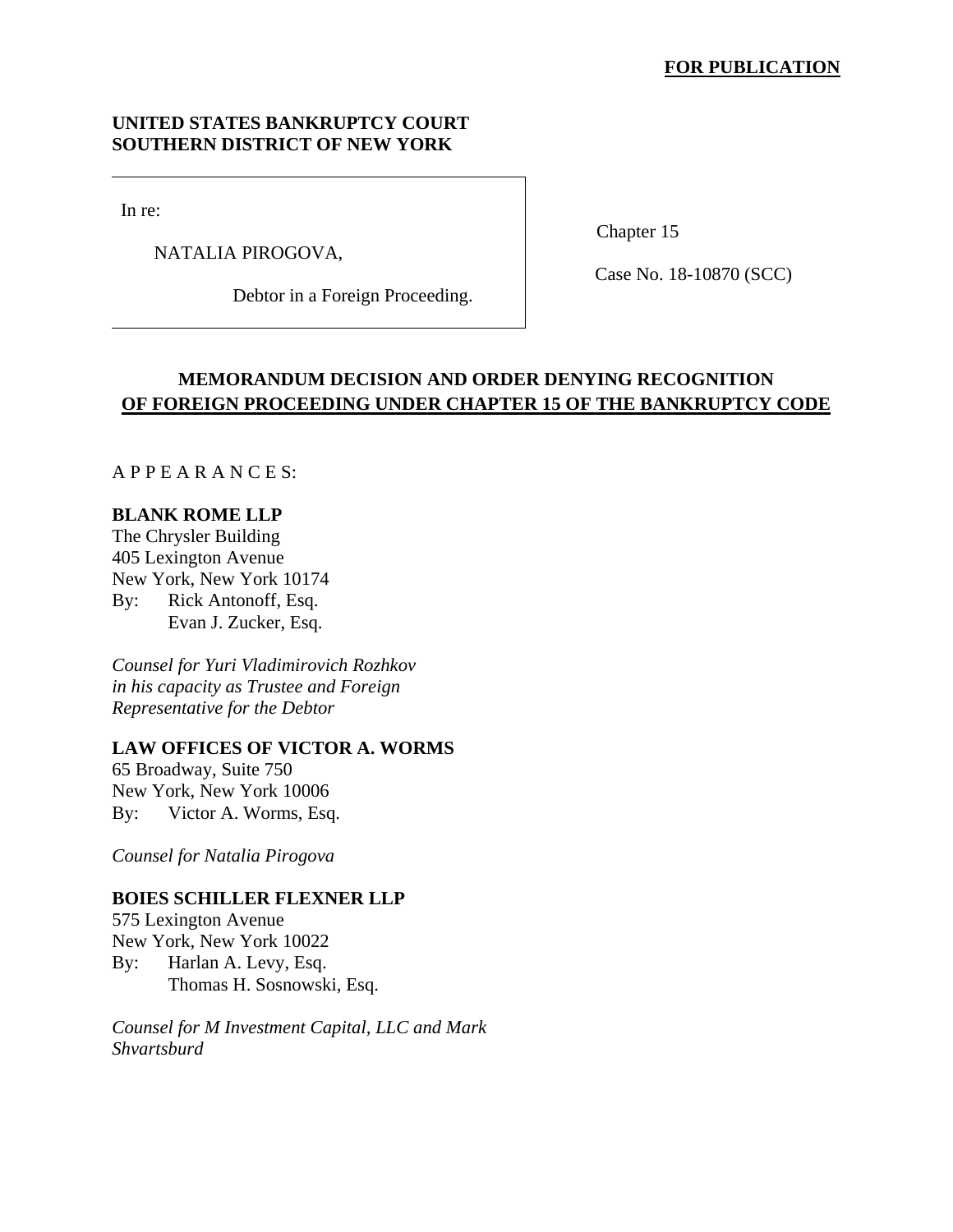## **SHELLEY C. CHAPMAN UNITED STATES BANKRUPTCY JUDGE**

This contested chapter 15 proceeding presents an issue that the Bankruptcy Code does not explicitly address and as to which there is scant case law: how to determine the "center of main interests" (the "COMI") of an individual debtor. Here, the debtor Natalia Pirogova (the "Debtor" or "Ms. Pirogova"), who was born in Belarus, is a Russian citizen and is the holder of a "Green Card" which affords her permanent resident status in the United States. Her story is a colorful one; it includes, among other things, an outstanding Russian warrant for her arrest; alleged clandestine trips to Russia by way of the Belarus/Russia border; and an alleged trail of fraud, failed investments, and outstanding debt in both Russia and the United States. What brings her here to this Court is the petition of Yuri Vladimirovich Rozhkov, the trustee and foreign representative (the "Foreign Representative") appointed by the Moscow Arbitrazh Court (the "Russian Court") in Ms. Pirogova's pending insolvency proceeding (the "Russian Insolvency Proceeding") under the Russian Federation Federal Law No 127-FZ "On Insolvency (Bankruptcy)," which proceeding was commenced against her by one of her principal creditors, the Public Joint-Stock Company VTB 24, also known as "VTB Bank."

This is not Ms. Pirogova's first experience in a United States bankruptcy court; her single asset real estate entity, NMP-Group LLC, was a debtor in a chapter 11 proceeding in this Court in 2013. In the instant case – commenced some ten years after Ms. Pirogova obtained her Green Card, some five years after the commencement of the NMP-Group LLC chapter 11 case, and some three years after commencement of the Russian Insolvency Proceeding – the Foreign Representative asks this Court to find that, notwithstanding Ms. Pirogova's presence in the United States, which the Foreign Representative maintains is itself in furtherance of a fraud, Ms. Pirogova has continued her fraudulent activities in Russia and that Russia is her COMI. The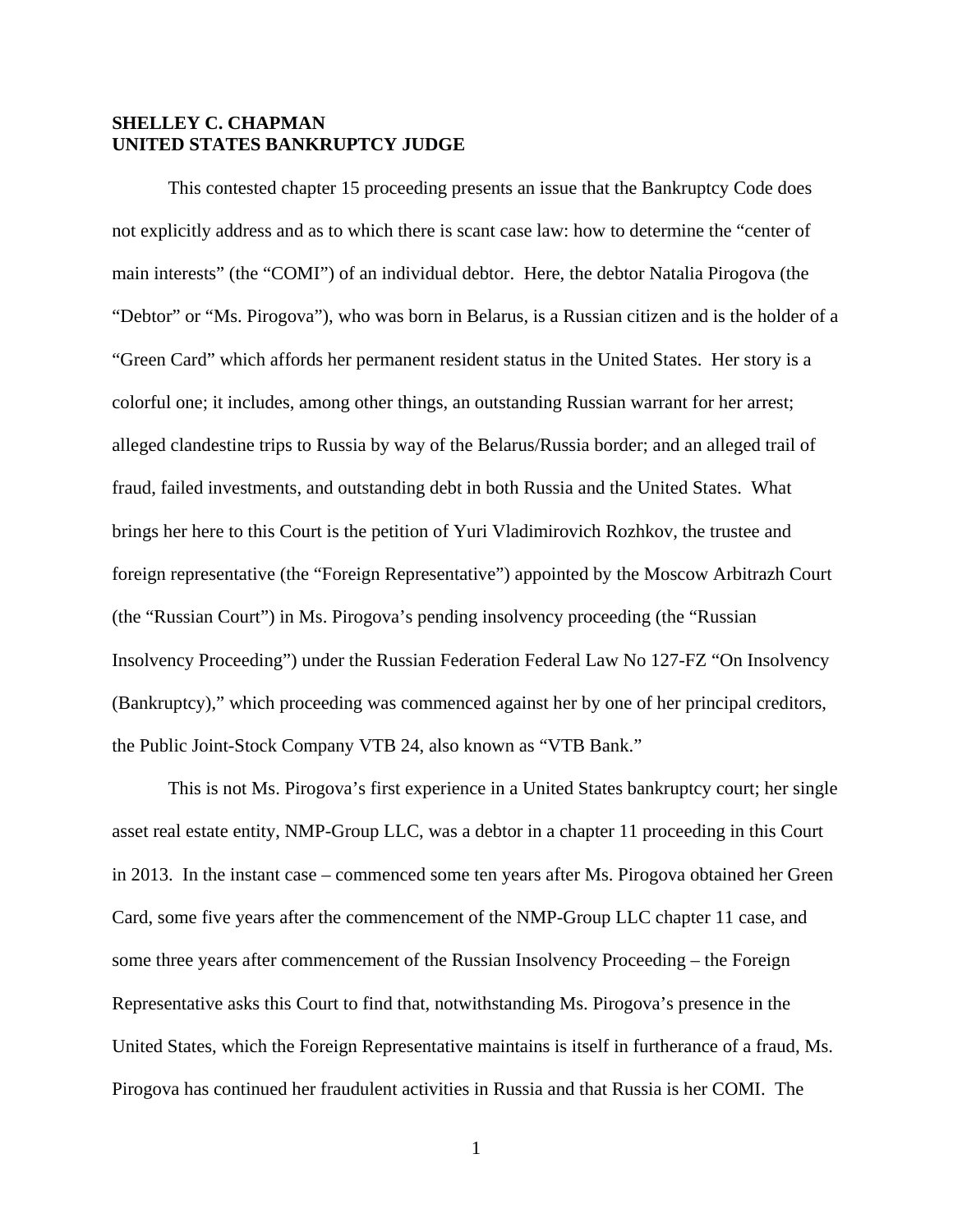burden of proof with respect to the issue of COMI falls squarely on the Foreign Representative; for the reasons that follow, the Court finds that the Foreign Representative has failed to adduce sufficient evidence for the Court to conclude that the Debtor's COMI is Russia such that the Court can recognize the Russian Insolvency Proceeding as a foreign main proceeding, or, alternatively, that the Debtor has an "establishment" in Russia as contemplated by the applicable provisions of chapter 15 such that the Court can recognize the Russian Insolvency Proceeding as a foreign nonmain proceeding.

#### **PROCEDURAL BACKGROUND**

On March 30, 2018 (the "Petition Date"), the Foreign Representative filed (i) a form chapter 15 petition [Dkt. No. 1] pursuant to sections 1504 and 1515 of title 11 of the United States Code (the "Bankruptcy Code"), commencing a case under chapter 15 ancillary to the Russian Insolvency Proceeding; and (ii) a Verified Petition Under Chapter 15 for Recognition of Foreign Main Proceeding [Dkt. No. 2] (the "Verified Petition" and, together with the form chapter 15 petition, the "Petition"), seeking recognition in this Court of the Russian Insolvency Proceeding as a foreign main proceeding, or, alternatively, as a foreign nonmain proceeding.

In support of the Petition, the Foreign Representative filed the Declaration of Sergey S. Sokolov [Dkt. No. 5] and the Declaration of Yuri Vladimirovich Rozhkov [Dkt. No. 7] (the "Rozhkov Decl."). The Foreign Representative also filed a Motion for (i) Ex Parte Emergency Relief and (ii) Provisional Relief [Dkt. No. 6], together with the Declaration of Rick Antonoff [Dkt. No. 8] in support thereof. On April 2, 2018, this Court issued a temporary restraining order [Dkt. No. 10] temporarily granting the requested provisional relief and ordering that (i) section 362 of the Bankruptcy Code shall apply with respect to the Debtor and her property within the territorial jurisdiction of the United States and (ii) the Stayed Actions (as defined therein) shall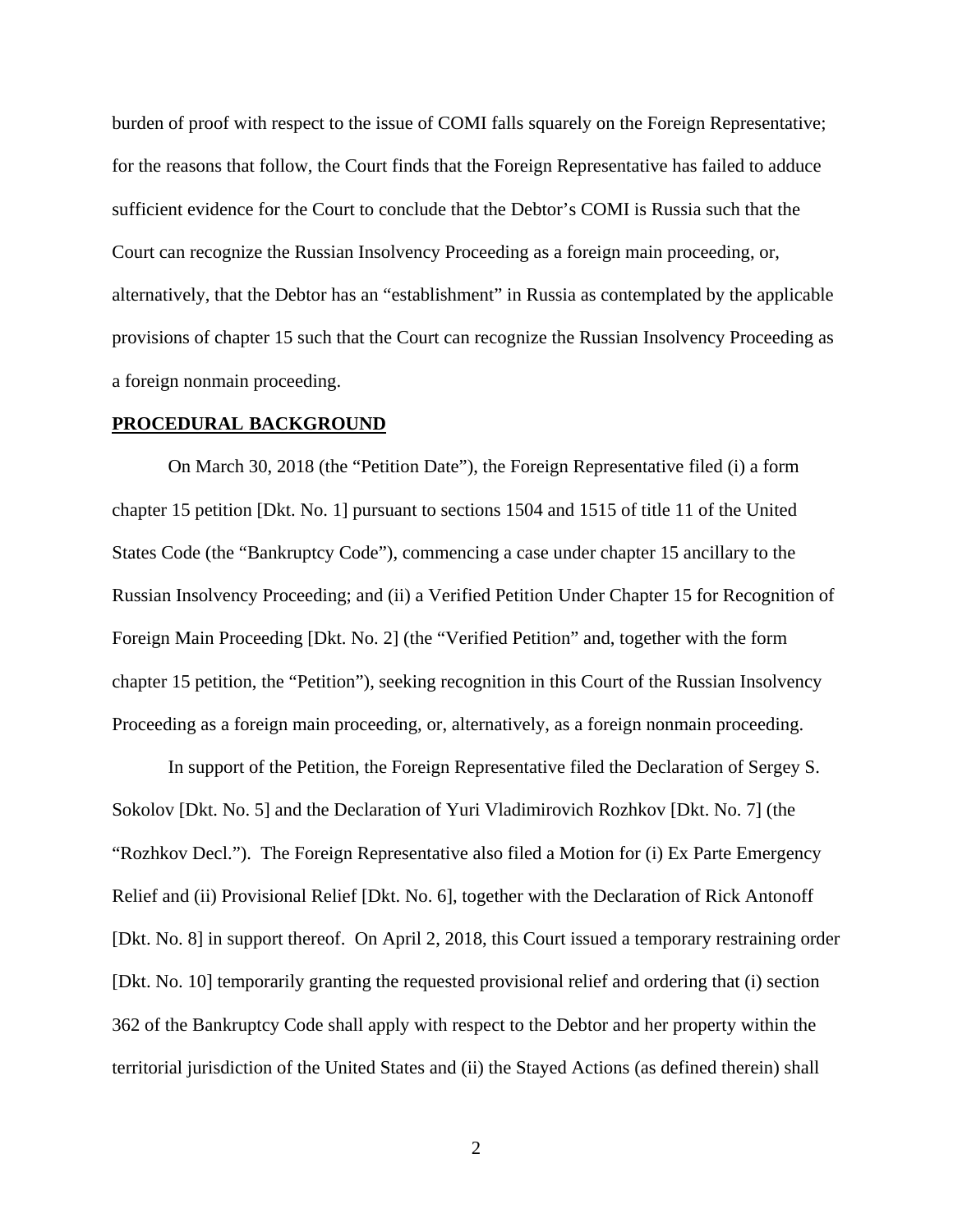be enjoined until, *inter alia*, the Court decides whether to grant the Petition and recognize the Russian Insolvency Proceeding.1

 Ms. Pirogova filed opposition to the Petition [Dkt. No. 45] (the "Pirogova Opposition"), together with the Declaration of Natalia Pirogova [Dkt. Nos. 43-44] (the "Pirogova Decl.") in support thereof. Responses to the Petition were also filed by (i) M Investment Capital, LLC and Mark Shvartsburd (collectively, the "Shvartsburd Parties") [Dkt. No. 34];<sup>2</sup> (ii) 7400 Oceanside at Fisher Island Condominium Association, Inc. [Dkt. No. 36]; and (iii) Lana Aferzon [Dkt. No.  $31$ ].<sup>3</sup>

 On September 6, 2018, the Foreign Representative filed a reply in further support of his requests for recognition and for provisional relief [Dkt. No. 52] (the "Reply"), together with the Declaration of Sergey S. Sokolov [Dkt. No. 53] and the Declaration of Evan J. Zucker [Dkt. No. 54] in support thereof. On September 26 and September 27, 2018, the Court conducted a twoday evidentiary hearing on the Petition (the "Hearing"), at which the Court heard (a) oral argument from counsel to the Foreign Representative and counsel to Ms. Pirogova and (b) witness testimony from (i) Mr. Sergey S. Sokolov, the Foreign Representative's Russian law expert; (ii) the Foreign Representative (through an interpreter); and (iii) Ms. Pirogova (through an interpreter).

<sup>1</sup> On April 2, 2018, the Court also entered an order scheduling a hearing on the Petition for May 2, 2018 [Dkt. No. 11]. The hearing was consensually adjourned numerous times by the parties and ultimately scheduled for September 26 and September 27, 2018.

<sup>2</sup> The Shvartsburd Parties have a pending suit against Ms. Pirogova captioned *M Investment Capital, LLC, et ano. v. FGP 1, LLC, et al.*, No. 650783-2018 (Sup. Ct. N.Y. Cnty.). *See* Shvartsburd Parties' letter to the Court [Dkt. No. 23] at 1. Although they objected to recognition of the Russian Insolvency Proceeding, the Shvartsburd Parties did not present documents or witnesses at the Hearing. *See* Shvartsburd Parties' Objection [Dkt. No. 34] at 1-2 (stating that Shvartsburd Parties would not present documents or witnesses to the Court because they were unsuccessful in obtaining documents concerning Ms. Pirogova's domicile and the nature and location of her business activities).

<sup>3</sup> On August 30, 2018, counsel to Ms. Aferzon filed a motion to withdraw as her counsel [Dkt. No. 48], which motion was granted by order dated September 18, 2018 [Dkt. No. 56]. At the Hearing (as defined below), the opposition filed by Ms. Aferzon was stricken from the record without objection by any party. *See* Sept. 26, 2018 Hr'g Tr. 11:14-22.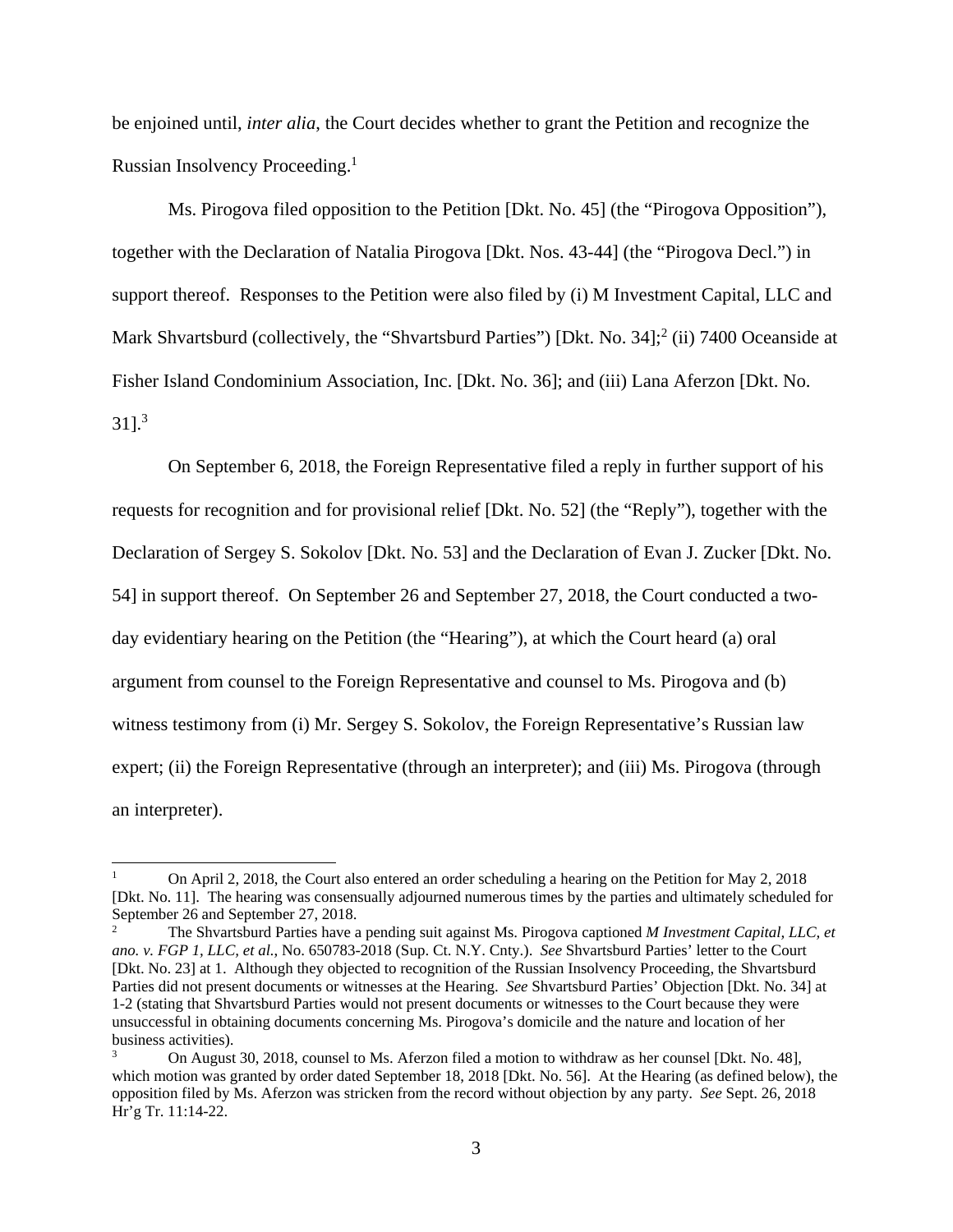Following the Hearing, the Foreign Representative filed a post-trial brief [Dkt. No. 60] (the "FR Post-Trial Br.") and Ms. Pirogova filed a post-trial brief [Dkt. No. 61] (the "Pirogova Post-Trial Br.").

For the reasons that follow, the Foreign Representative's request for recognition of the Russian Insolvency Proceeding as a foreign main proceeding, or alternatively, as a foreign nonmain proceeding, is denied.

### **FACTUAL BACKGROUND**

Ms. Pirogova was born in Belarus, which was part of the former U.S.S.R.<sup>4</sup> On October 12, 2015, VTB Bank, a creditor of Ms. Pirogova, filed an application for the commencement of a personal bankruptcy proceeding against Ms. Pirogova in the Russian Court based on an alleged RUB 1,048,292,175 (USD  $$18.5$  million) debt.<sup>5</sup> On November 6, 2015, the Russian Court accepted VTB Bank's application for consideration and, on March 25, 2016, the Russian Court entered an order granting the application, initiating a debt restructuring procedure and appointing Mr. Rozhkov as Ms. Pirogova's financial administrator.<sup>6</sup> After determining that a restructuring of Ms. Pirogova's debts was not possible, on October 6, 2016, the Russian Court initiated a procedure to liquidate Ms. Pirogova's property and appointed Mr. Rozhkov to preside over the liquidation of Ms. Pirogova's estate.7

On March 30, 2018, as set forth *supra*, the Foreign Representative filed the Petition in this Court seeking recognition of the Russian Insolvency Proceeding under chapter 15 of the Bankruptcy Code.

 $\frac{1}{4}$ *See* Pirogova Decl.  $\sqrt{23}$ ; Sept 27, 2018 Hr'g Tr. 49:17-18.

*See* Rozhkov Decl. ¶ 3; FR Ex. 2. 6

*See* Rozhkov Decl. ¶ 4; FR Ex. 2; Sept. 26, 2018 Hr'g Tr. 67:7-71:9.<br>
See Rozhkov Decl. ¶ 5: ER Ex. 2: Sept. 26, 2018 Hr's Tr. 73:25, 74:2

*See* Rozhkov Decl. ¶ 5; FR Ex. 3; Sept. 26, 2018 Hr'g Tr. 72:25-74:21.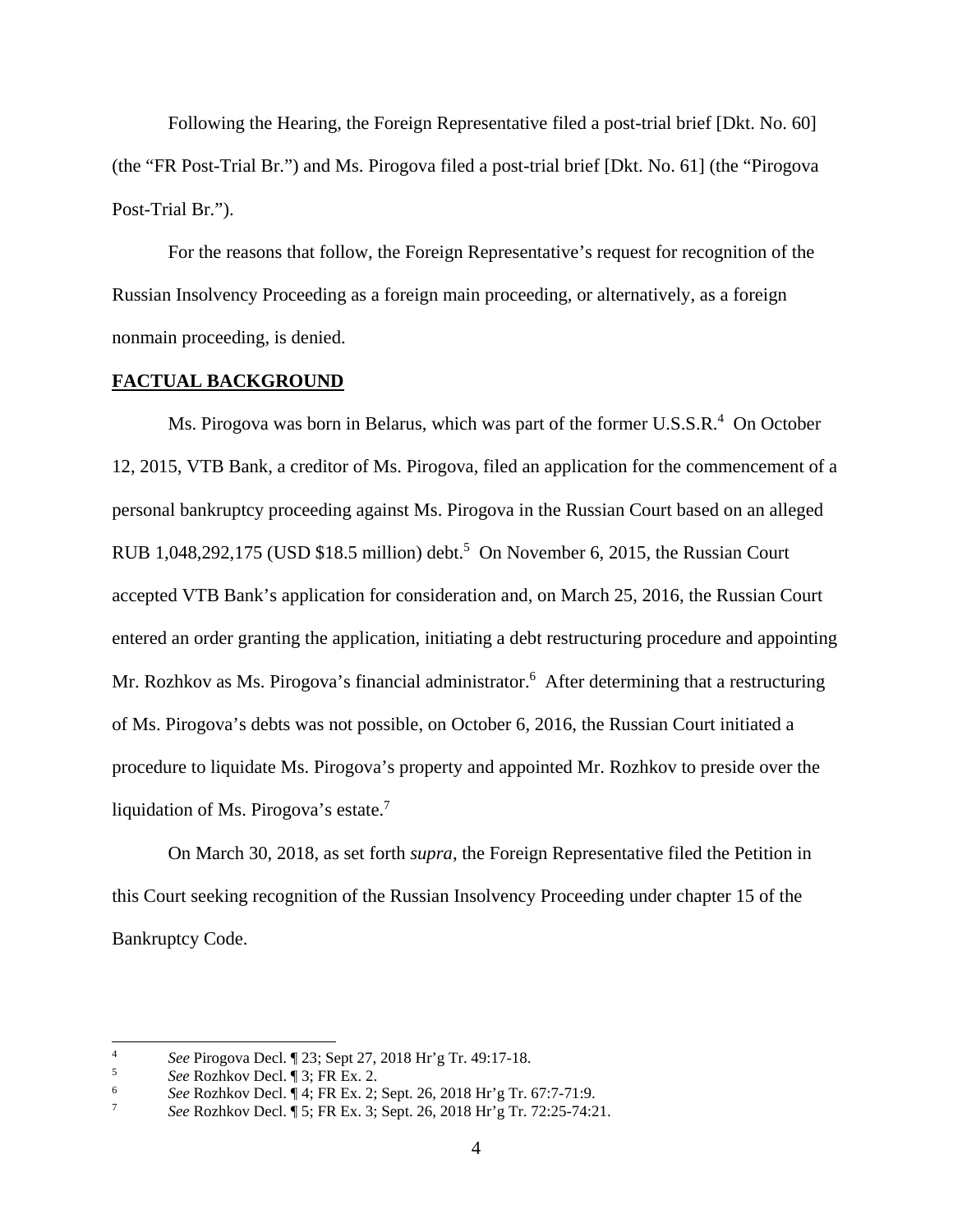#### **DISCUSSION**

Chapter 15 of the Bankruptcy Code defines "recognition" as "the entry of an order granting recognition of a foreign main proceeding or foreign nonmain proceeding under this chapter." 11 U.S.C. § 1502(7); *In re Bear Stearns High-Grade Structured Credit Strategies Master Fund, Ltd*., 389 B.R. 325, 331 (S.D.N.Y. 2008) (hereinafter, "*Bear Stearns II*"). The conditions for recognition of a foreign proceeding are set forth in section 1517 of the Bankruptcy Code, which provides that, subject to the public policy exception contained in section 1506, a court shall, after notice and a hearing, enter an order recognizing a foreign proceeding if:

- (1) such foreign proceeding for which recognition is sought is a foreign main proceeding or foreign nonmain proceeding within the meaning of section 1502;
- (2) the foreign representative applying for recognition is a person or body; and
- (3) the petition meets the requirements of section 1515.

11 U.S.C. § 1517(a). Section 1517(b) of the Bankruptcy Code further states that a foreign

proceeding shall be recognized

- (1) as a foreign main proceeding if it is pending in the country where the debtor has the center of its main interests; or
- (2) as a foreign nonmain proceeding if the debtor has an establishment within the meaning of section 1502 in the foreign country where the proceeding is pending.

11 U.S.C. § 1517(b).

Only a foreign main proceeding or a foreign nonmain proceeding meeting the standards

of section 1502 of the Bankruptcy Code is entitled to recognition. *See Bear Stearns II*, 389 B.R.

at 331 (citing H.R. Rep. No. 109–31, at 114 (2005), as reprinted in 2005 U.S.C.C.A.N. 88, 173).

"Recognition is not a 'rubber stamp exercise.'" *In re Creative Finance Ltd.*, 543 B.R. 498, 514

(Bankr. S.D.N.Y. 2016). It is the burden of the party seeking recognition of a foreign insolvency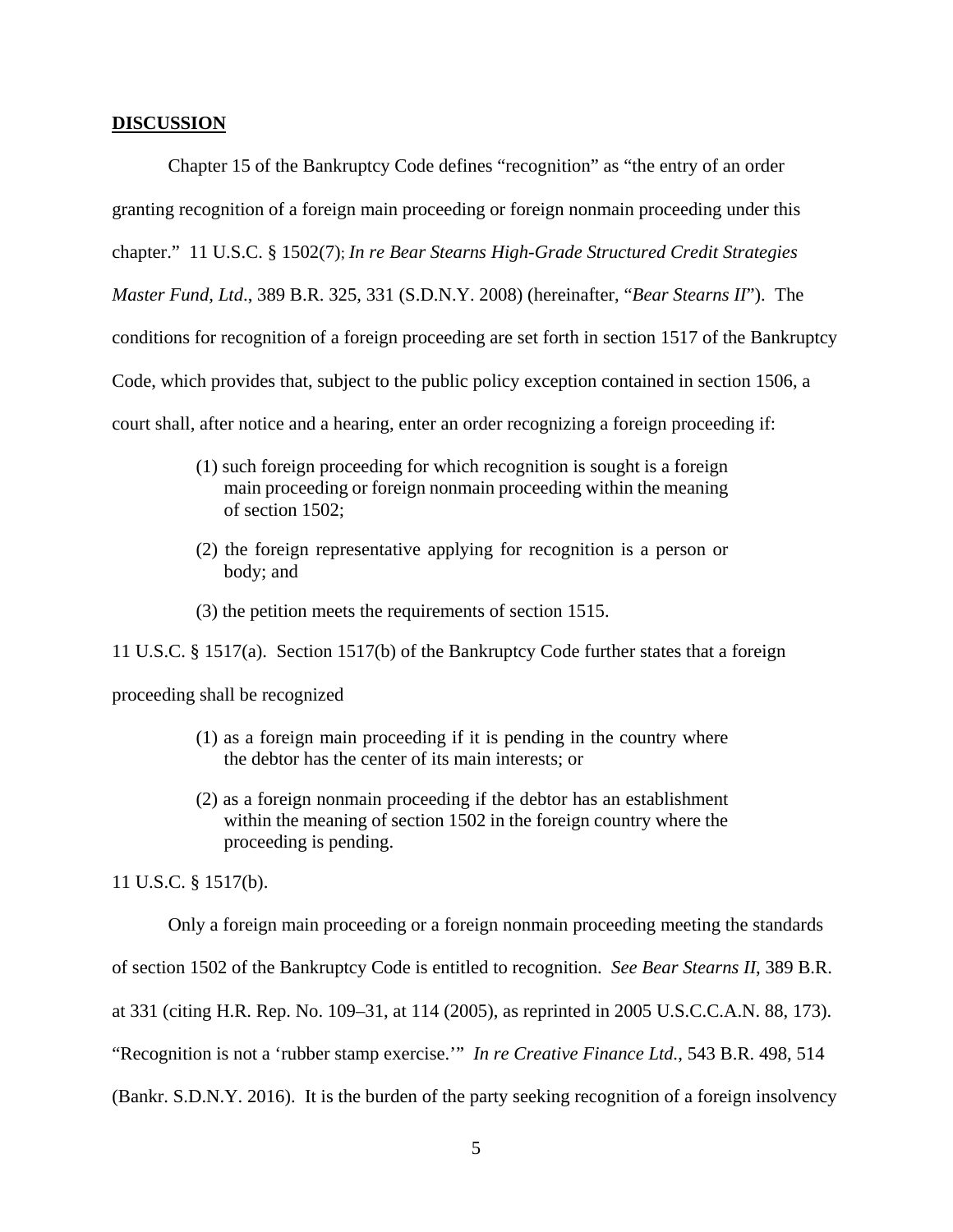proceeding to persuade the bankruptcy court that the location of the foreign proceeding is the foreign debtor's COMI or, in the alternative, that the debtor has an establishment in that place; and the petitioner must satisfy that burden by a preponderance of evidence. *See In re Millennium Glob. Emerging Credit Master Fund Ltd.*, 474 B.R. 88, 91 (S.D.N.Y. 2012); *In re Fairfield Sentry Ltd.*, 2011 U.S. Dist. LEXIS 105770, at \*9 (S.D.N.Y. Sept. 15, 2011).

## **A. Recognition of a Foreign Main Proceeding**

## **1. Applicable Law**

Pursuant to section 1502(4) of the Bankruptcy Code, a "'foreign main proceeding' means a foreign proceeding pending in the country where the debtor has the center of its main interests." 11 U.S.C. § 1502(4). The location of the debtor's COMI is the sole criterion for qualifying a proceeding as a foreign main proceeding. *See Bear Stearns II*, 389 B.R. at 331-32 (citing the United Nations Commission on International Trade Law Guide to Enactment of the Model Law on Cross–Border Insolvency). The relevant time period for determining a debtor's COMI is as of the time of the filing of the chapter 15 petition unless a court finds that the debtor has manipulated its COMI in bad faith. *See Morning Mist Holdings Ltd. v. Krys (In re Fairfield Sentry Ltd.)*, 714 F.3d 127, 137 (2d Cir. 2013).

Section 1516(c) of the Bankruptcy Code provides that, "[i]n the absence of evidence to the contrary, the debtor's registered office, or habitual residence in the case of an individual, is presumed to be the center of the debtor's main interests." 11 U.S.C. § 1516(c); *see also In re SPhinX, Ltd.*, 351 B.R. 103, 117 (Bankr. S.D.N.Y. 2006), *aff'd*, 371 B.R. 10 (S.D.N.Y. 2007). The Code does not define "habitual residence," but courts have commonly acknowledged that habitual residence is virtually identical to the concept of domicile, which is established by one's "physical presence in a location coupled with an intent to remain there indefinitely." *Lavie v. Ran (In re Ran)*, 607 F.3d 1017, 1022 (5th Cir. 2010) (citing *Texas v. Florida*, 306 U.S. 398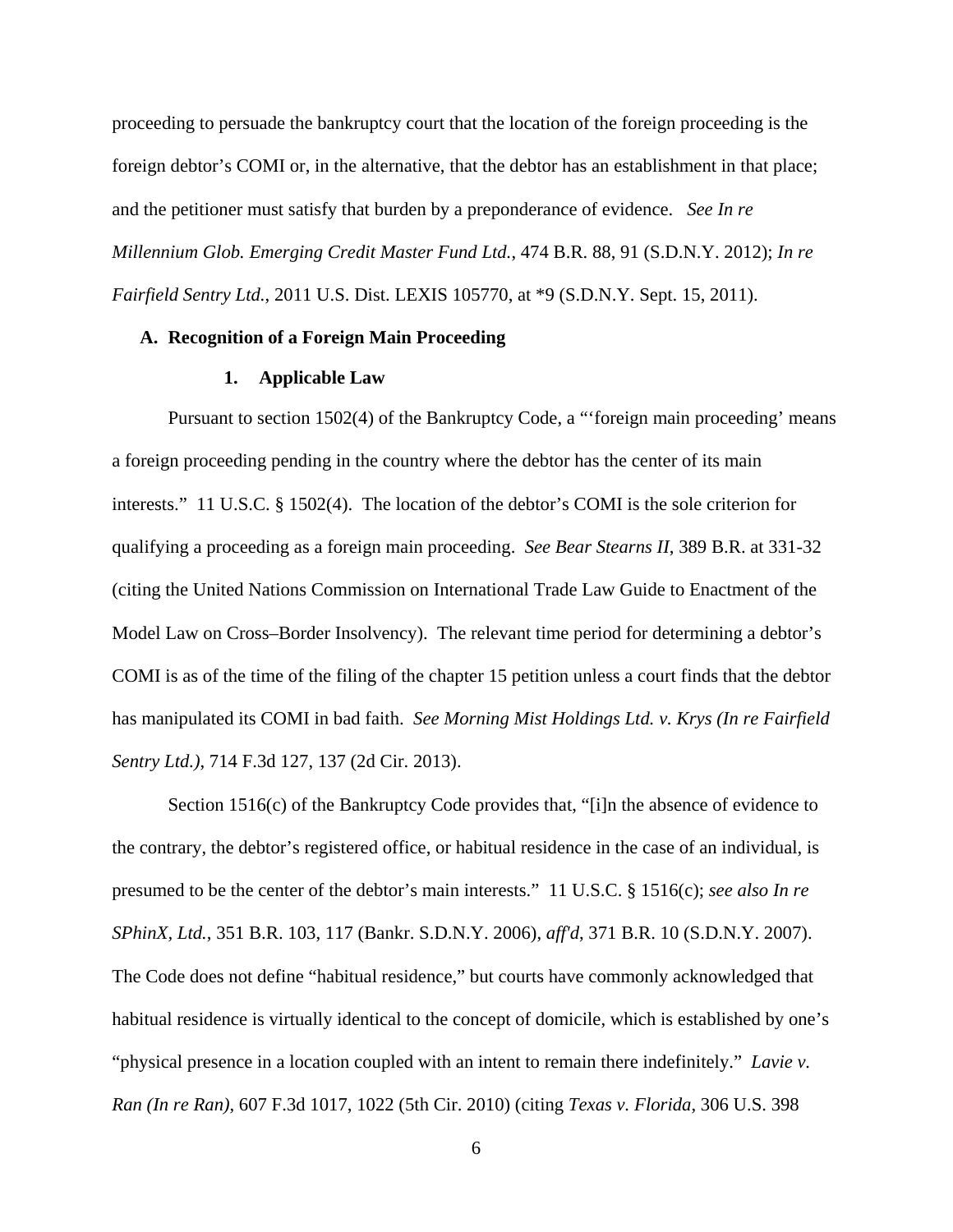(1939)); *accord In re Kemsley*, 489 B.R. 346, 353 (Bankr. S.D.N.Y. 2013) ("The term habitual residence includes an element of permanence and stability and is comparable to domicile; it connotes a meaningful connection to a jurisdiction, a home base where an individual lives, raises a family, works and has ties to the community."). The presumption established by section 1516(c) applies, however, only in the absence of evidence to the contrary. *See In re SPhinX, Ltd.*, 351 B.R. at 117 (stating that the statutory presumption of section 1516(c) may be of less weight in the event of a serious dispute); *In re Millennium Glob. Emerging Credit Master Fund Ltd.*, 474 B.R. at 92. Where evidence is presented to the contrary, courts in this Circuit have concluded that cannot rely solely upon the presumption regarding a debtor's habitual residence, but rather they must consider all of the relevant evidence. *Id.* (citing *In re Fairfield Sentry Ltd.*, 2011 U.S. Dist. LEXIS 105770, at \*9); *see also In re Kemsley*, 489 B.R. at 363 (holding that, "when deciding COMI for an individual for whom the presumption of Section 1516(c) does not readily apply, the Bankruptcy Court must weigh the facts on a case by case basis").

In analyzing an individual's habitual residence, courts consider "(1) the length of time spent in the location; (2) the occupational or familial ties to the area; and (3) the location of the individual's regular activities, jobs, assets, investments, clubs, unions, and institutions of which he is a member." *In re Ran*, 607 F.3d at 1022-23 (citations omitted). Courts may also consider additional factors such as (i) the location of the debtor's primary assets; (ii) the location of the majority of the debtor's creditors; and (iii) the jurisdiction whose law would apply to most disputes. *Id.* at 1024 (citing *In re Loy*, 380 B.R. 154, 162 (Bankr. E.D. Va. 2007)); *see also in re Kemsley*, 489 B.R. at 360. "The weight to be given to any one of these factors will likely vary depending upon the relative importance of the factor to the debtor and the debtor's personal circumstances." *In re Kemsley*, 489 B.R. at 360-61.

7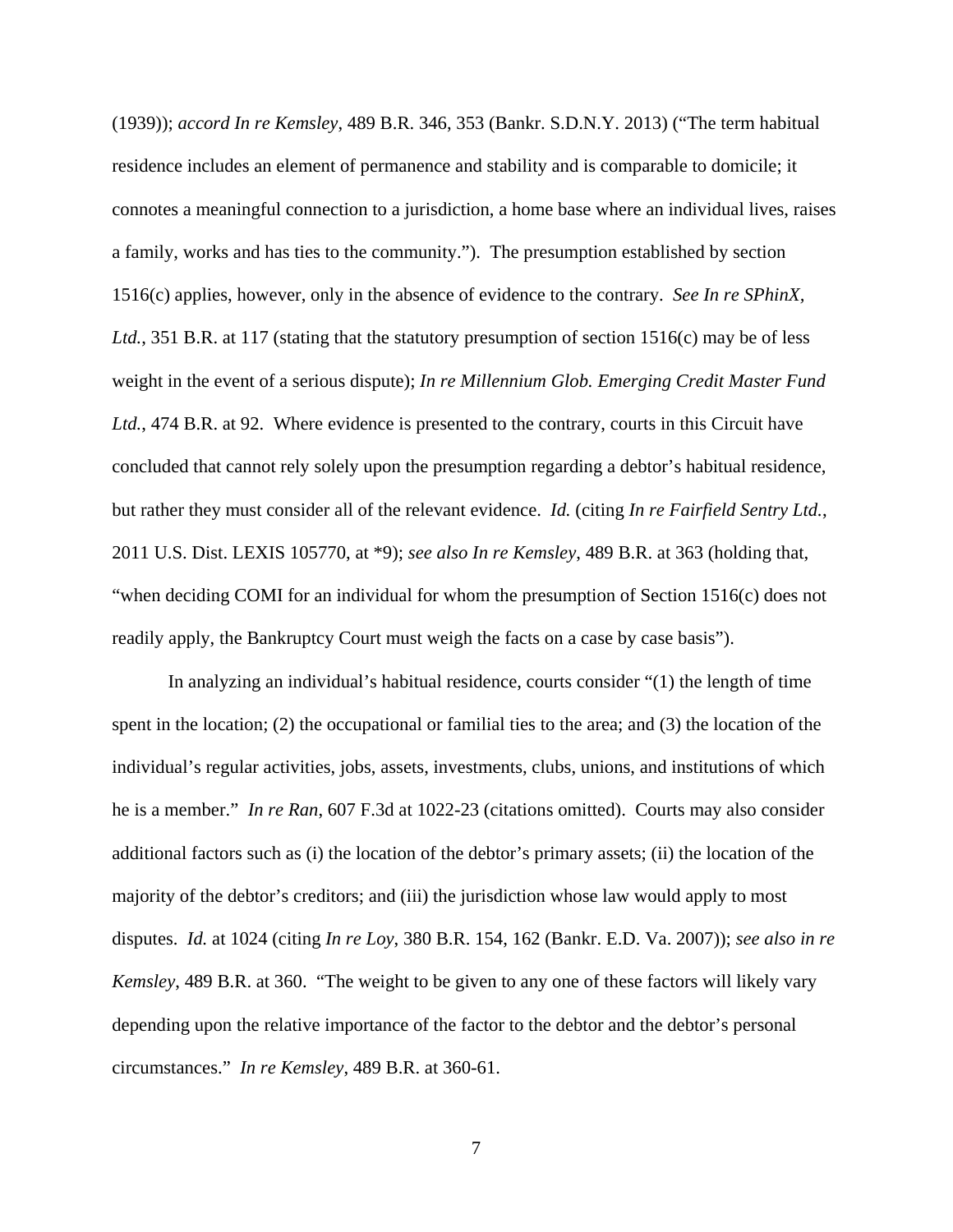#### **2. Analysis**

The Foreign Representative argues that the Russian Insolvency Proceeding is a foreign main proceeding because Russia should be "deemed" to be Ms. Pirogova's COMI.<sup>8</sup> First, he argues that Ms. Pirogova's "presumptive habitual residence" is Moscow because she "has several meaningful ties to Russia and certainly more than she has anywhere else."<sup>9</sup> While the Foreign Representative acknowledges that Ms. Pirogova has been physically present in different locations – Moscow, Belarus, Israel, New York, and Florida – during the last seven years, he points out that she has residential property in only two of such locations, and, as of the Petition Date, none of these locations was her domicile.<sup>10</sup> Accordingly, since Ms. Pirogova's domicile may be "in flux" and because she "has strong, meaningful, long term permanent connections to Moscow," the Foreign Representative argues that Russia should be "deemed" to be her habitual residence and presumed to be her COMI.<sup>11</sup>

In support of this argument, the Foreign Representative points to the following "indicia of COMI": as of the Petition Date, (i) Ms. Pirogova owned property in Moscow; (ii) Ms. Pirogova was evicted from her New York rental apartment; (iii) Ms. Pirogova's Florida vacation condominium in Fisher Island was the subject of a foreclosure proceeding; and (iv) Ms. Pirogova travelled "nomadically" through Russia, Israel, Belarus, and the United States.12 Additional evidence cited by the Foreign Representative to support a finding of Russia as Ms. Pirogova's COMI includes: (a) Ms. Pirogova has children, grandchildren, and friends in Moscow; (b) she maintains a current internal Russian passport; (c) she is, and has been, a long-term member of a

 8 FR Post-Trial Br. Section II.

<sup>9</sup> <sup>9</sup><br>FR Post-Trial Br.  $\left[\begin{array}{cc} 32. \\ 32. \end{array}\right]$ 

<sup>&</sup>lt;sup>10</sup> **FR** Post-Trial Br.  $\P$  33-34.

<sup>&</sup>lt;sup>11</sup> FR Post-Trial Br.  $\P$  35-36.<br><sup>12</sup> EP Post Trial Br.  $\P$  4. 22.3

<sup>12</sup> FR Post-Trial Br. ¶¶ 4, 23, 33-34 (citing FR Ex. 8; ECF 47-1 (Proposed Stipulation and Order between Foreign Representative and 7400 Oceanside at Fisher Island Condominium Association); Pirogova Decl. ¶¶ 23, 60; Sept. 27, 2018 Hr'g Tr. 72:17-73:14, 84:7-85:13).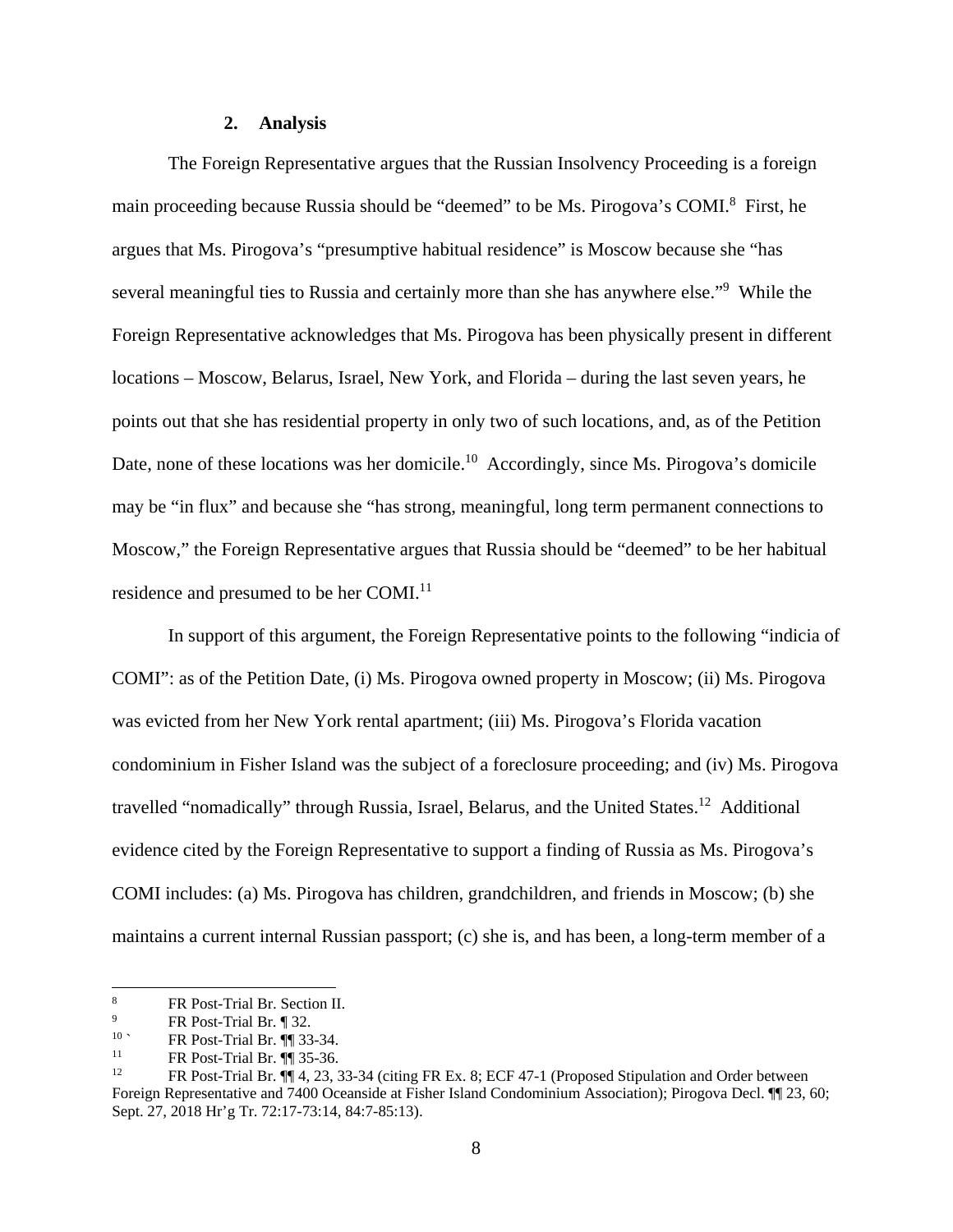Yacht Club (as defined below) in Moscow; and (d) she continues to maintain insurance for a Mercedes-Benz in Russia.<sup>13</sup>

Finally, the Foreign Representative argues that, in determining the location of a debtor's COMI, the Court should weigh factors such as the location of the debtor's assets and her creditors and the expectations of interested third parties.<sup>14</sup> Here, because Ms. Pirogova has (i) assets in Russia and (ii) creditors in Russia who expect their claims to be adjudicated in Russia through the Russian Insolvency Proceeding, the Foreign Representative argues that these factors weigh decidedly in favor of Russia being designated as Ms. Pirogova's COMI.

In sharp contrast, Ms. Pirogova argues that the evidence presented by the Foreign Representative at the Hearing does not establish that, as of the Petition Date, Russia was her COMI, such that the Russian Insolvency Proceeding should be recognized as a foreign main proceeding. To the contrary, in both her declaration and in her testimony at the Hearing, Ms. Pirogova repeatedly emphasized her intention to leave Russia permanently and establish her domicile in the United States, citing actions she took in furtherance of that intention well prior to the Petition Date.<sup>15</sup> In support of her assertions, Ms. Pirogova offered into evidence (i) a Green Card issued to Ms. Pirogova on April 11,  $2008$ ;<sup>16</sup> (ii) the United States Travel Document issued to Ms. Pirogova on October 27, 2015;<sup>17</sup> (iii) the renewed United States Travel Document issued

<sup>13</sup> FR Post-Trial Br. ¶¶ 9, 35 (citing Sept. 27, 2018 Hr'g Tr. 81:24-82:18, 92:17-20; FR Ex. 57; Sept. 26, 2018 Hr'g Tr. 117:1-118:12), ¶ 54 (citing FR Ex. 58; Sept. 26, 2018 Hr'g Tr. 125:1-126:8).

<sup>14</sup> FR Post-Trial Br. ¶¶ 36-37 (citing *In re Ran*, 607 F.3d at 1023 (additional citations omitted)). 15 *See* Pirogova Decl. at ¶¶ 23-24 ("As evidence of my intention to permanently leave Russia and to establish

my domicile in the United States, on April 11, 2008, I obtained permanent resident status in the United States. . . . As further evidence that I had no intention to reside in Russia, I allowed my Russian passport to expire on October 21, 2015 and I never renewed that Passport."); Sept. 27, 2018 Hr'g Tr. 85:6-13 (Q: ". . . you testified that your domicile is in the United States?" A: "Yes." Q: "What did you mean by the term 'domicile'?" A: "I expected myself to continue living here permanently." Q: "And when did you make the decision to make the United States your domicile?" A: "That was in 2014.").

Pirogova Ex. 1; Sept. 27, 2018 Hr'g Tr. 49:22-50:1.<br>The Travel Document was issued to Ms. Pirogova with the surname "Priogova" instead of "Pirogova." *See* Pirogova Ex. 3. The Foreign Representative has asserted that Ms. Pirogova intentionally manipulated the spelling of her name so that she could travel undetected by border control and other law enforcement authorities. *See* FR Post-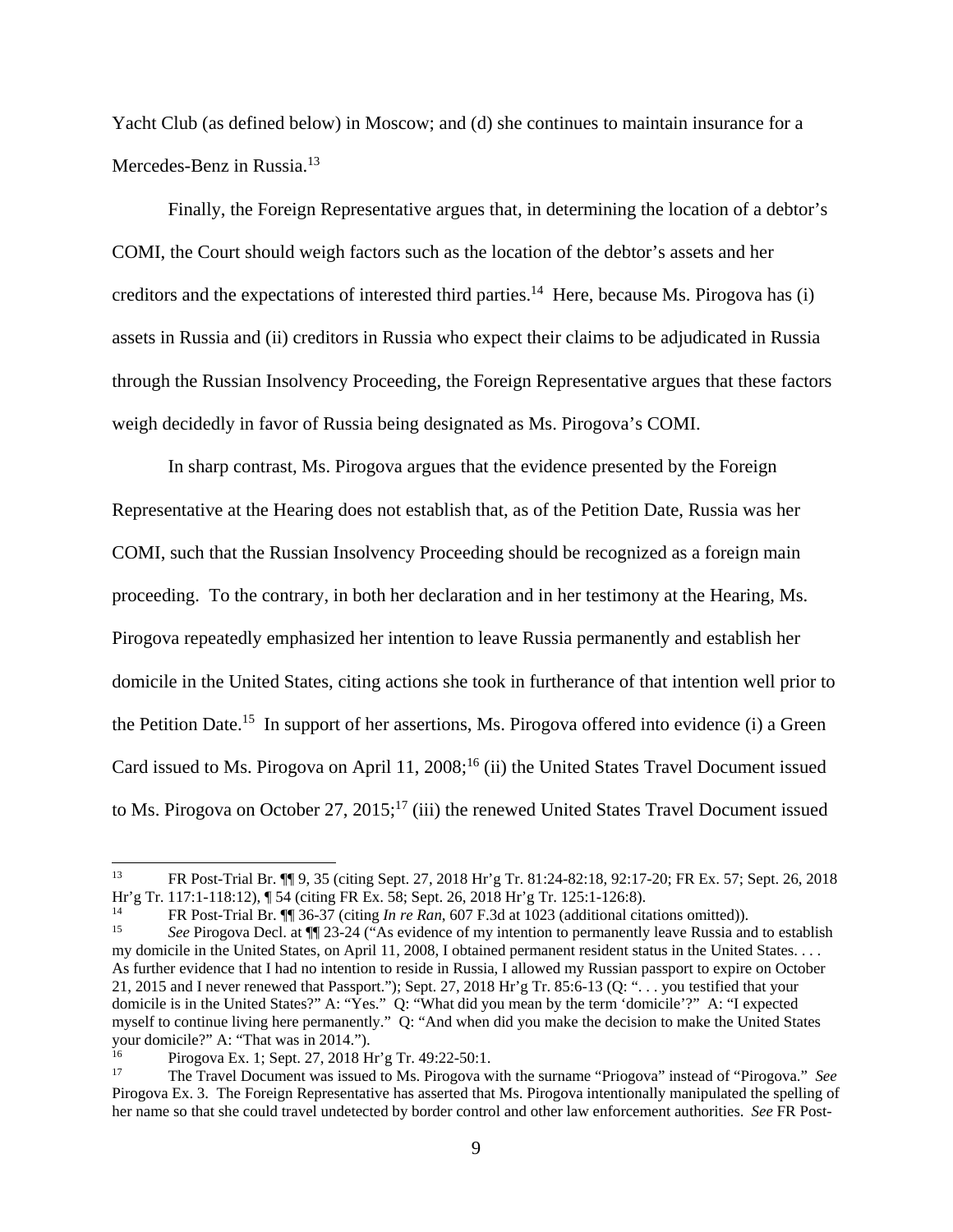to Ms. Pirogova on February 8,  $2018$ ;<sup>18</sup> and (iv) a Florida Identification Card issued to Ms. Pirogova on October 22, 2015, which lists the Fisher Island condominium as Ms. Pirogova's address.19

The Fifth Circuit's decision in *In re Ran* is particularly instructive here. In *Ran*, the Court of Appeals affirmed a lower court decision<sup>20</sup> denying an Israeli bankruptcy receiver's petition for recognition under chapter 15 of the involuntary bankruptcy proceeding of debtor Yuval Ran ("Mr. Ran"), which proceeding was pending in Israel. *In re Ran*, 607 F.3d at 1019. Mr. Ran, a director or shareholder of nearly one hundred Israeli companies, encountered financial difficulty in the late 1990's. He left Israel in April 1997 and, on June 16, 1997, an involuntary bankruptcy proceeding was commenced against him in the Israeli District Court of Tel Aviv-Jaffa. *Id.* Nearly ten years later, on December 11, 2006, the Israeli receiver filed a petition in the United States Bankruptcy Court for the Southern District of Texas seeking recognition of Mr. Ran's Israeli bankruptcy proceeding as a foreign main proceeding or, alternatively, as a foreign nonmain proceeding under chapter 15 of the Bankruptcy Code. *Id.* at 1020.As in the instant case, the primary question before the bankruptcy court was whether or not Mr. Ran had his COMI, or, alternatively, an establishment, in Israel at the time the petition was filed, such that the court should recognize the Israeli insolvency proceeding under chapter 15. The bankruptcy court found that the Israeli bankruptcy proceeding did not qualify as foreign

Trial Br. ¶¶ 21-22. At the Hearing, Ms. Pirogova testified that the misspelling of her surname was a mistake by the Department of Homeland Security. *See* Sept. 27, 2018 Hr'g Tr. 59:15-60:5. In support of her assertion, Ms. Pirogova submitted into evidence copies of Appointment Notices sent to her from the Department of Homeland Security which correctly spells her name as "Pirogova." *See* Pirogova Ex. 7. The Court declines to address the allegations of intentional misspelling as they are not relevant to the determination of COMI.

<sup>18</sup> The renewed Travel Document was also issued to Ms. Pirogova with the surname "Priogova." *See*  Pirogova Ex. 4.

<sup>&</sup>lt;sup>19</sup> See Pirogova Ex. 15; Sept. 27, 2018 Hr'g Tr. 71:7-22.<br><sup>20</sup> In *Ran*, the Fifth Circuit affirmed a decision of the United States District Court for the Southern District of Texas, which court had affirmed a decision of the United States Bankruptcy Court for the Southern District of Texas. *In re Ran*, 390 B.R. 257 (Bankr. S.D. Tex. 2008), *aff'd sub nom., Lavie v. Ran*, 406 B.R. 277 (S.D. Tex. 2009), *aff'd*, 607 F.3d 1017 (5th Cir. 2010).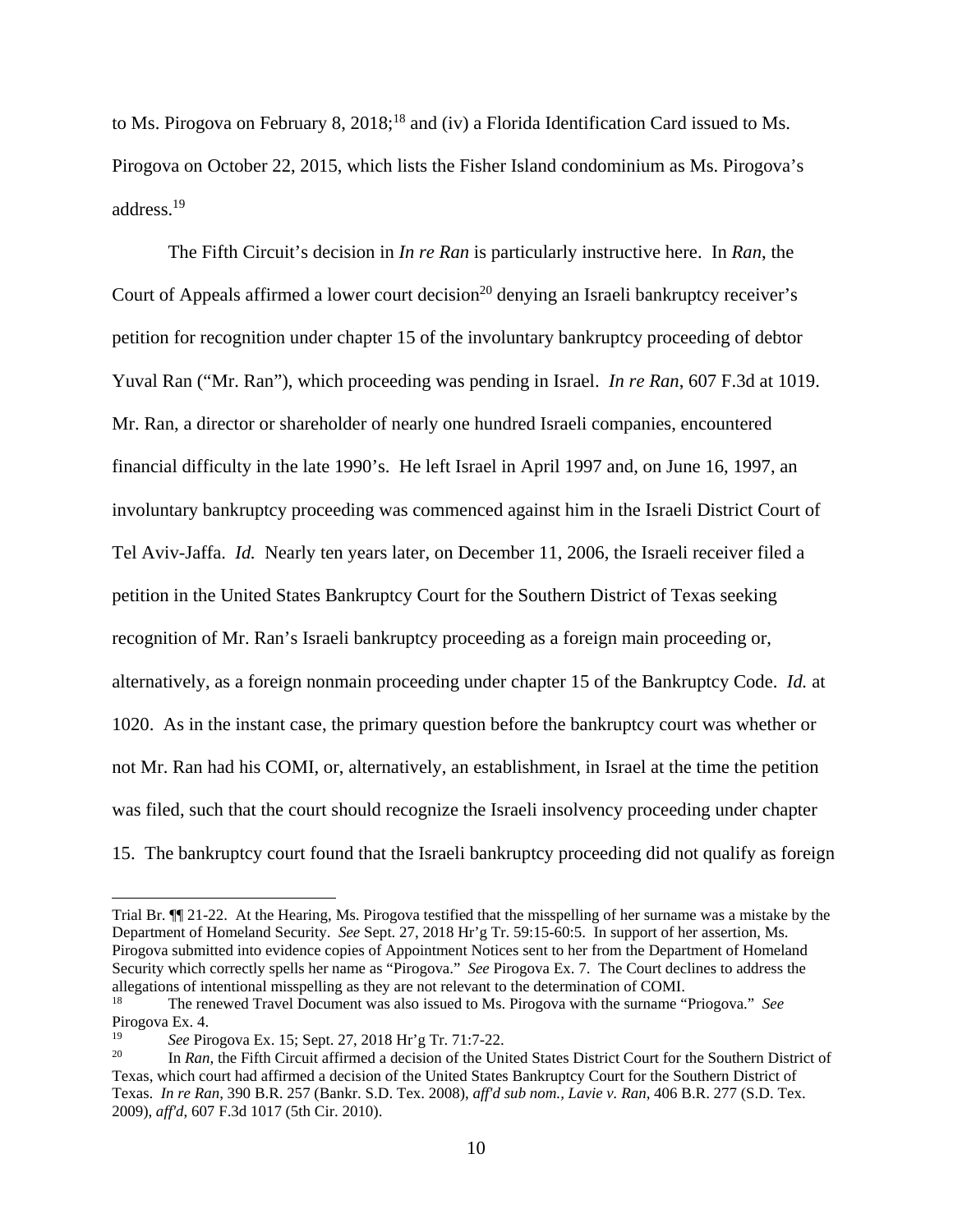main or as a foreign nonmain proceeding and denied recognition, which decision was ultimately affirmed by the Fifth Circuit. *Id.* at 1019-20.

In analyzing Mr. Ran's COMI, the Fifth Circuit weighed the facts placed into evidence by the Israeli receiver in support of the contention that Israel was Mr. Ran's COMI (*i.e.*, that Mr. Ran's creditors were located in Israel and that his principal assets were being administered in the Israeli bankruptcy proceeding, which was initiated in Israel under Israeli law) against the following facts: (i) Mr. Ran and his family left Israel nearly a decade prior to the filing of the chapter 15 petition; (ii) Mr. Ran had no intention of returning to Israel; and (iii) Mr. Ran was a permanent legal resident of the United States and his children were U.S. citizens. The Court determined that the evidence proffered by the Israeli receiver, when weighed against these facts, was insufficient to establish by a preponderance of the evidence that Ran's COMI was in Israel. *Id.* at 1024.<sup>21</sup>

So too here. The Court finds that the Foreign Representative has failed to meet his burden to prove by direct evidence that Ms. Pirogova's COMI at the time of Petition Date was Russia. The evidence proffered at the Hearing was insufficient to provide a basis on which the Court can conclude that, as of the Petition Date, Ms. Pirogova's domicile or habitual residence was Russia, particularly when weighed against (i) Ms. Pirogova's stated intention to leave Russia permanently in 2008 and never reside there again;<sup>22</sup> (ii) the fact that Ms. Pirogova obtained

<sup>21</sup> 21 The Fifth Circuit also considered whether Mr. Ran's Israeli bankruptcy proceeding met the definition of a foreign nonmain proceeding. The Court determined that Mr. Ran did not have an establishment in Israel because he did not have a place of operations in Israel and had not been carrying on nontransitory economic activity there when the chapter 15 petition was filed. *Id*. at 1027-28. Likening a corporation's place of operations to an individual's having a secondary residence or a place of employment in a particular country, the Fifth Circuit found that Mr. Ran had neither in Israel as of the petition date. *Id.* at 1027. In addition, the Fifth Circuit concluded that the existence of (a) the involuntary Israeli bankruptcy proceeding (commenced after Mr. Ran left Israel) and (b) Mr. Ran's economic activity in Israel prior to the time the petition was filed was insufficient evidence to enable the court to conclude that Ran carried out nontransitory economic activity in Israel at the time the petition was filed. *Id.* at 1028. 22 *See* n.15, *supra*.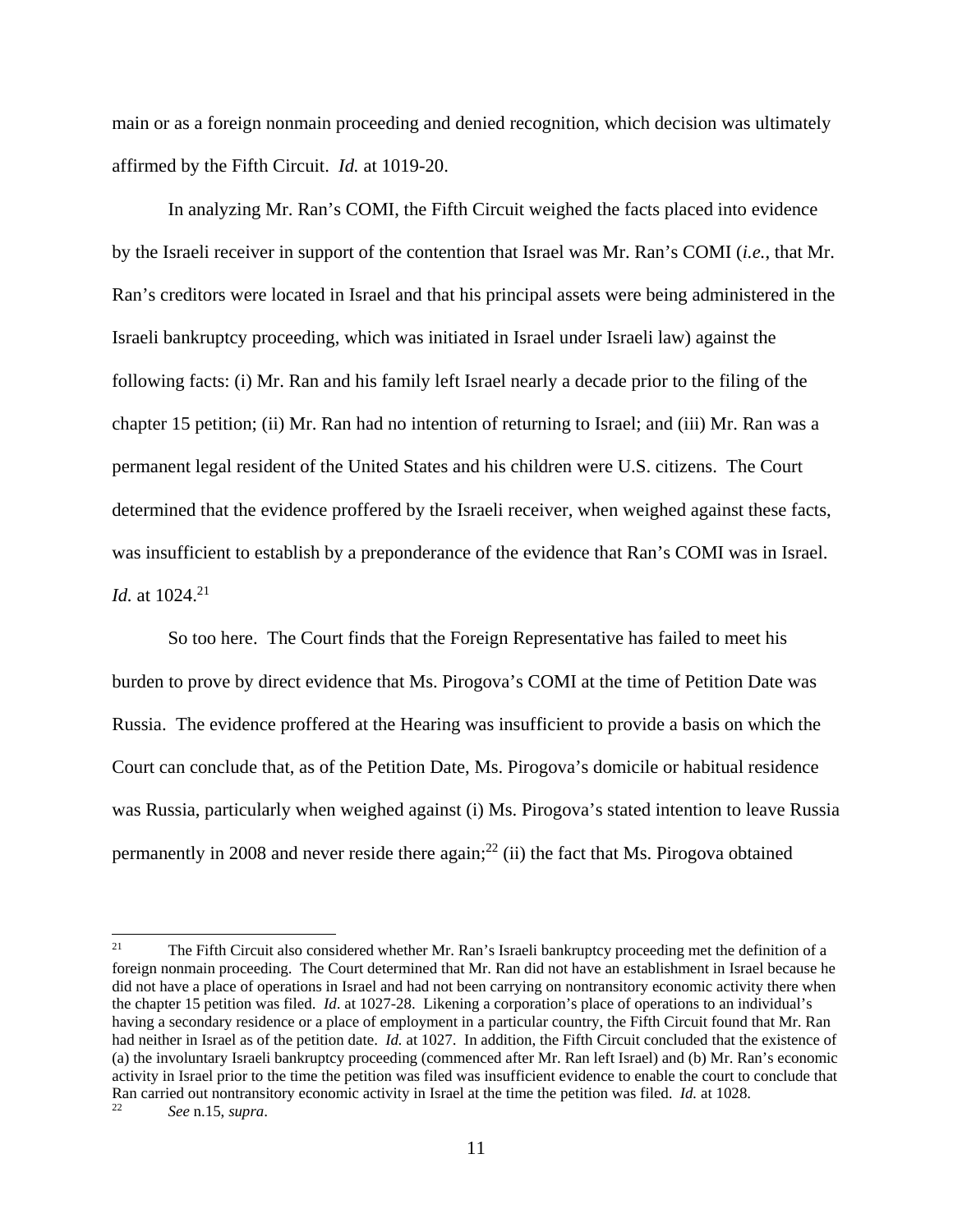permanent residence status in the United States in  $2008$ ;<sup>23</sup> and (iii) the absence of direct evidence that Ms. Pirogova had a habitual residence in Russia at the time of the Petition Date.

The Court observes that the Foreign Representative places particular emphasis on Ms. Pirogova's ownership of an apartment located at Verhniye Polya street, 14, Apt. 266, Moscow, Russia (the "Moscow Apartment") in order to support his assertion that Russia is Ms. Pirogova's COMI.24 While Ms. Pirogova appears to be listed as the owner of the Moscow Apartment on the official records for the Federal Service for State Registration, Cadastre and Cartography for Moscow,<sup>25</sup> the Foreign Representative has offered no evidence that Ms. Pirogova maintains such apartment as her habitual residence. Indeed, the Foreign Representative offered no direct evidence whatsoever that anyone, including Ms. Pirogova, has occupied the apartment during any time period relevant to a determination of her COMI. To the contrary, at the Hearing, Ms. Pirogova testified that (i) she no longer owns the Moscow Apartment; (ii) she believes the apartment was seized by the bank approximately five years prior to the Hearing because she did not pay the mortgage; (iii) she has not returned to the Moscow Apartment since she learned of such seizure and has not lived there for "a very long time;" and (iv) she had no furniture or personal effects in the apartment.26

While the Foreign Representative testified that on two or three occasions he visited the building in which the Moscow Apartment is located "as part of the investigative measures to

 $23$  $\frac{23}{24}$  *See id.* 

<sup>24</sup> *See* FR Ex. 54; Sept. 26, 2018 Hr'g Tr. 86:20-87:15. Section 4.1.1 of FR Ex. 54 indicates that there is a restriction of rights and encumbrance on the Moscow Apartment in the form of a "seizure" registered on February 13, 2013 based on a ruling dated November 27, 2012 of the Surgut Municipal Court of Khanty-Mansiysk Autonomous District Yurgra. *See* FR Ex. 54, § 4.1.1. The Foreign Representative concedes that the Moscow Apartment is subject to a bank lien; however, relying solely on Ms. Pirogova's testimony, he asserts that the term "seizure" merely places a limitation on Ms. Pirogova's use of the Moscow Apartment and is not equivalent to repossession, foreclosure, or transfer of ownership, and, therefore, Ms. Pirogova still owns the Moscow Apartment notwithstanding the "seizure." *See* FR Post-Trial Br. ¶¶ 10, 49 (citing Sept. 27, 2018 Hr'g Tr. 107:15-17, 108).<br><sup>25</sup> FR Ex. 54.<br><sup>26</sup> See Sont. 27, 2018 Hr'g Tr. 76:6, 78:13

<sup>26</sup> *See* Sept. 27, 2018 Hr'g Tr. 76:6-78:13.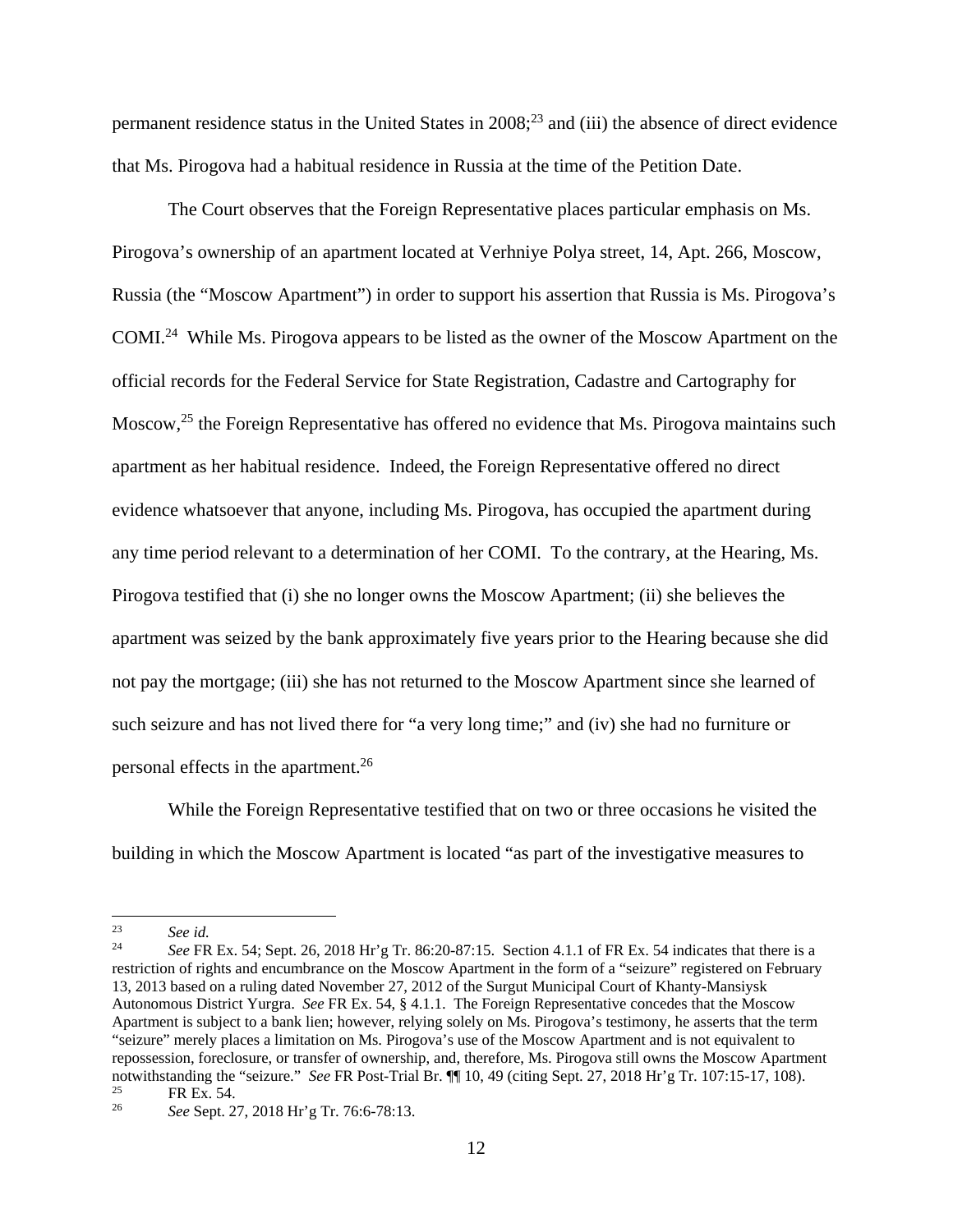seek out information on the property of the Debtor," he admitted in his testimony that he never entered the Moscow Apartment to determine whether or not Ms. Pirogova was living there.<sup>27</sup> Additionally, the Foreign Representative offered into evidence three utility bills addressed to Ms. Pirogova at the Moscow Apartment;<sup>28</sup> however, the Utility Bills do not provide any conclusive evidence that Ms. Pirogova inhabited or otherwise used the Moscow Apartment as her habitual residence as of the Petition Date. Even though the bills pertain to months subsequent to the Petition Date, each bill indicates on its face that utility payments for the Moscow Apartment have not been paid for several years – since December 31, 2015 with respect to electricity and since April 11, 2013 with respect to water.<sup>29</sup> Accordingly, based on the inconclusive evidence introduced by the Foreign Representative with respect to the Moscow Apartment, the Court cannot find that Ms. Pirogova's habitual residence on the Petition Date was Russia.30

As this Court observed in *In re Kemsley*, challenges arise in applying recognition principles to an individual whose life is not tied to one place, particularly when such individual has made multiple moves. 489 B.R. at 355 (observing that an individual debtor may not have lived in any one place with the intention of establishing the kind of residential stability contemplated in section 1516(c)). Ms. Pirogova's case presents such a challenge. Aside from the evidence with respect to the Moscow Apartment, discussed *supra*, the Foreign Representative points to additional "indicia of COMI" to attempt to establish that Russia is Ms. Pirogova's

<sup>&</sup>lt;sup>27</sup> See Sept. 26, 2018 Hr'g Tr. 96:13-23; Sept. 27, 2018 Hr'g Tr. 27:2-7.<br><sup>28</sup> See FR Exs. 70-72 (collectively, the "Utility Bills"). Exhibit 70, an electricity bill, is dated April 2018; Exhibit 71, a water bill, is dated May 2018; and Exhibit 72, a water bill, is dated June 2018.<br>
See FR Exs. 70-72; Sept. 27, 2018 Hr'g Tr. 27:8-29:22.

<sup>&</sup>lt;sup>30</sup> Even if the Court were to determine that the Moscow Apartment is Ms. Pirogova's current place of residence because she no longer has a residence in New York or in Fisher Island, as the Foreign Representative suggests, such a finding would not be sufficient to enable the Court to determine that Russia was Ms. Pirogova's habitual residence. "Habitual residence is a term of art that . . . imples more than just the place where an individual happens to be living at a particular time and has aspects of an intention to stay in the same location for the foreseeable future unless and until something might occur to prompt or compel a change . . . ." *Kemsley*, 489 B.R. at 353.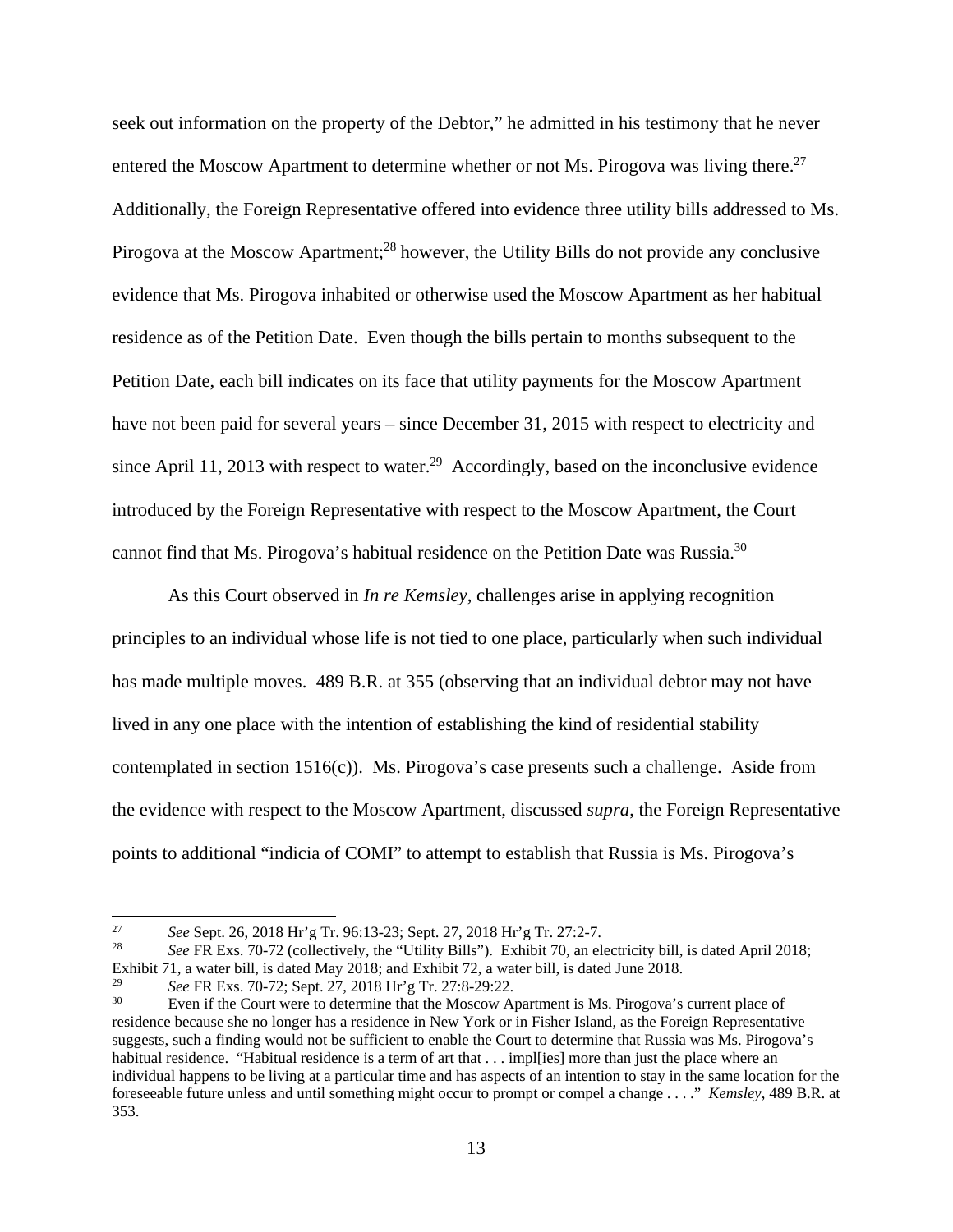COMI. The Court finds that such evidence, even taken together, is inadequate to support a finding that Russia is the Debtor's COMI.

First, although the Court recognizes that a debtor's familial ties to a country may be a factor in determining an individual's COMI, *see*, *e.g.*, *Kemsley*, 489 B.R. at 352-54, the fact that Ms. Pirogova has family and friends in Russia is insufficient to establish that Russia was her COMI as of the Petition Date. Unlike the debtor in *Kemsley*, Ms. Pirogova did not express a desire to live near her son and grandchildren in Russia, nor was there any evidence introduced at the Hearing that Ms. Pirogova maintains a close relationship with anyone in Russia.31 Likewise, there was no evidence presented that Ms. Pirogova frequently travelled to Russia via the open border between Russia and Belarus, as the Foreign Representative attempts to suggest.<sup>32</sup> That Ms. Pirogova acknowledges that she has the ability to cross the Russia/Belarus border using only her Russian travel documents<sup>33</sup> does not constitute proof that she did in fact do so; further evidence would be required for the Court to draw such a conclusion. Second, while Ms. Pirogova may in fact have creditors and assets located in Russia, as well as a pending Russian Insolvency Proceeding governed by Russian law, when such factors are weighed against the lack of direct evidence in the record that Ms. Pirogova's habitual residence as of the Petition Date was Moscow, they are insufficient to establish that Russia is Ms. Pirogova's COMI. Moreover, the Foreign Representative has acknowledged in the Petition that Russia is not the only country in which Ms. Pirogova has creditors and lawsuits pending against her. $34$ 

 $31$ 31 To the contrary, Ms. Pirogova stated that she and her son have not spoken in nearly five years and that she has no contact with her grandchildren. *See* Pirogova Decl. ¶ 57. Additionally, Ms. Pirogova testified at the Hearing that she is married to an American citizen. *See* Sept. 27, 2018 Hr'g Tr. 68:18-21.<br><sup>32</sup> *See* FR Post-Trial Br. ¶ 20.<br><sup>33</sup> *See* Sept. 27, 2018 Hr'g Tr. 103:4-14.<br><sup>34</sup> Cae Detition of **UL** 27.27 (etating that Me Dinagous

<sup>34</sup> *See* Petition at ¶¶ 27-37 (stating that Ms. Pirogova has four lawsuits pending against her in the United States).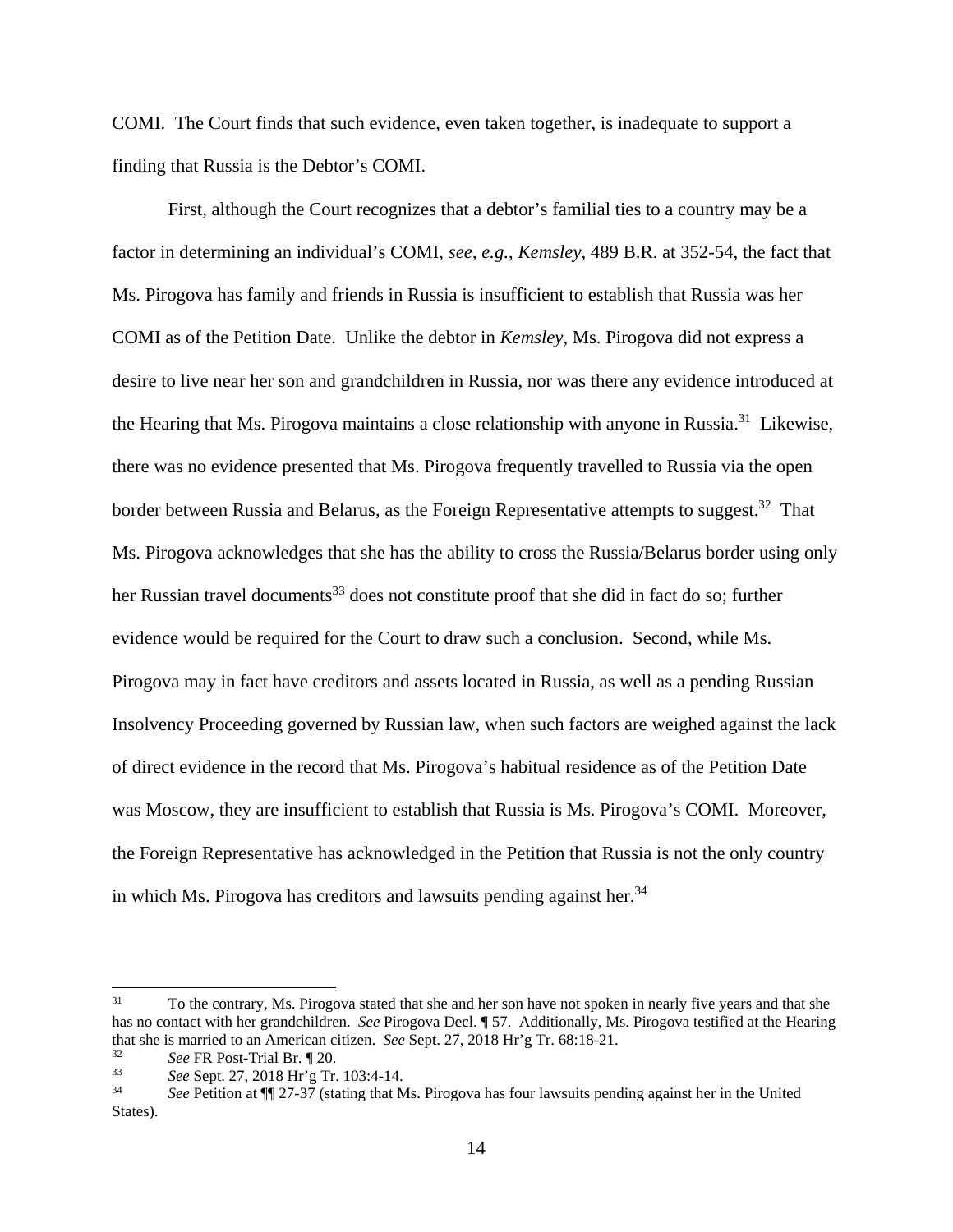Lastly, the Foreign Representative contends that Ms. Pirogova's COMI is Russia because she has been perpetuating a fraud, avoiding debts, and evading authorities in Russia.<sup>35</sup> Specifically, the Foreign Representative asserts that (i) Ms. Pirogova owned and controlled a company named Rizalti-Plus-DKD which borrowed over \$75 million from Petrokommerts (the "Rizalti Loan") based on "knowingly unreliable" information in 2007 and never repaid such loan; (ii) civil and criminal efforts were commenced in Russia against Ms. Pirogova to recover funds related to the Rizalti Loan; and (iii) Ms. Pirogova fled Russia using travel documents bearing different spellings of her name, in defiance of Russian authorities' directive to remain in the country.36 Regardless of whether or not Ms. Pirogova engaged in fraudulent or criminal activity,<sup>37</sup> the allegations relate to activity well prior to the Petition Date and have no bearing on the Debtor's COMI as of the Petition Date, which is the only relevant date for purposes of recognition.38

The Foreign Representative asserts that denying recognition of the Russian Insolvency Proceeding would be contrary to the spirit of chapter 15 because it would suggest that "an individual who defrauds creditors and evades law enforcement authorities in her home country need only come to the United States, conceal her interest in property through holding companies and nominee agreements, and thereby prevent a duly appointed bankruptcy administrator from

 $35<sup>°</sup>$ 

<sup>&</sup>lt;sup>35</sup> See FR Post-Trial Br.  $\P$  38-44; FR Exs. 51-52.<br><sup>36</sup> See FR Post-Trial Br.  $\P$  16 (citing FR Exs. 40, 51, and 52),  $\P$  38-44.<br><sup>37</sup> Additional evidence adduced at the Hearing causes the Court to observe that Ms. Pirog committed bankruptcy fraud in the NMP-Group LLC chapter 11 in this Court (*see* FR Post-Trial Br. ¶ 17; FR Ex.

There is no evidence in the record that Ms. Pirogova attempted to manipulate her COMI during the period between the commencement of the Russian Insolvency Proceeding and the Petition Date such that the Court would need to examine evidence with respect to that time period as well. *See In re Fairfield Sentry*, 714 F.3d at 133 ("To offset a debtor's ability to manipulate its COMI, a court may also look at the time period between the initiation of the foreign liquidation proceeding and the filing of the Chapter 15 petition."). That Ms. Pirogova apparently fled Russia (prior to the commencement of the Russian Insolvency Proceeding) rather than face arrest is not evidence of an attempt to manipulate COMI. In addition, on the record of the Hearing, the Foreign Representative conceded that, in the instant case, COMI is to be determined as of the Petition Date. *See* Sept. 26, 2018 Hr'g Tr. 9:25-10:4.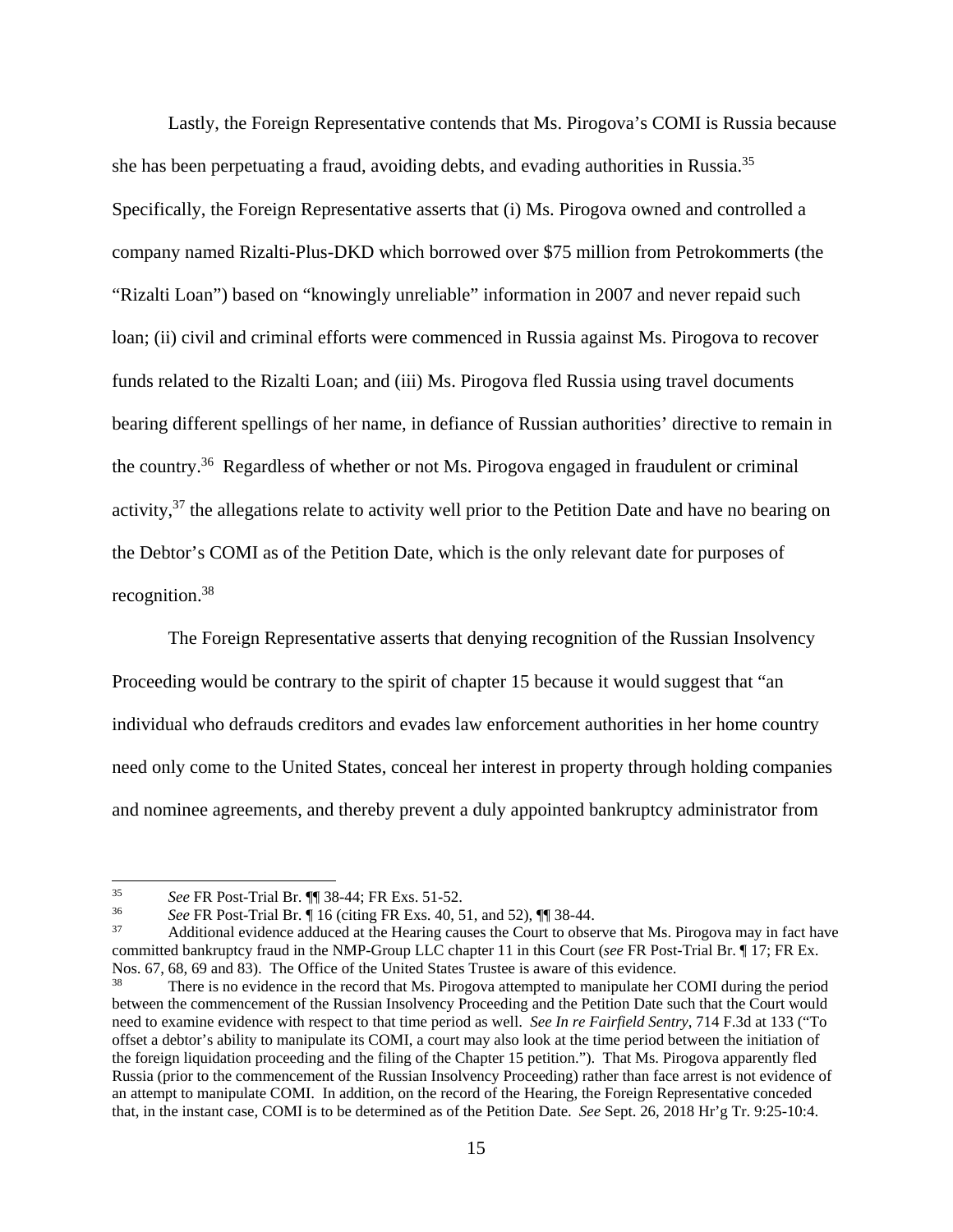recovering her assets for the benefit of all creditors."39 The Court disagrees. Courts in the Second Circuit and elsewhere have emphasized that examining a debtor's COMI at the time the petition for recognition is filed fulfills Congress' purpose for implementing chapter 15 – to harmonize transnational insolvency proceedings. *See In re Fairfield Sentry Ltd.*, 714 F.3d at 135 ("Most courts in this Circuit and throughout the country appear to have examined a debtor's COMI as of the time of the Chapter 15 petition.") (collecting cases); *In re Ran*, 607 F.3d at 1025 ("[E]xamining a debtor's COMI at the time the petition for recognition is filed fulfills Congress's purpose for implementing Chapter 15."). As the Fifth Circuit has specifically noted, an inquiry into a debtor's past operations prior to the time of the petition might lead to conflicting COMI determinations and the possibility of competing main proceedings, thus defeating the purpose of using the COMI construct. *See id*. Ms. Pirogova's past conduct is not a factor the Court is required to consider in evaluating whether the Russian Insolvency Proceeding can be recognized as a foreign main proceeding. Contrary to the Foreign Representative's suggestion that Ms. Pirogova is attempting to "outsmart" the Court, this is, for better or worse, a case in which the Foreign Representative is simply unable to carry the burden of proof imposed by Congress on a foreign representative who wishes to avail himself of the relief available under chapter 15.

Accordingly, for all of the foregoing reasons, the Court concludes that the Foreign Representative has not met his burden to establish by a preponderance of the evidence that Ms. Pirogova's COMI is in Russia; as such, the Russian Insolvency Proceeding cannot be recognized as a foreign main proceeding under section 1502 of the Bankruptcy Code.

<sup>39</sup> Reply  $\P$  3.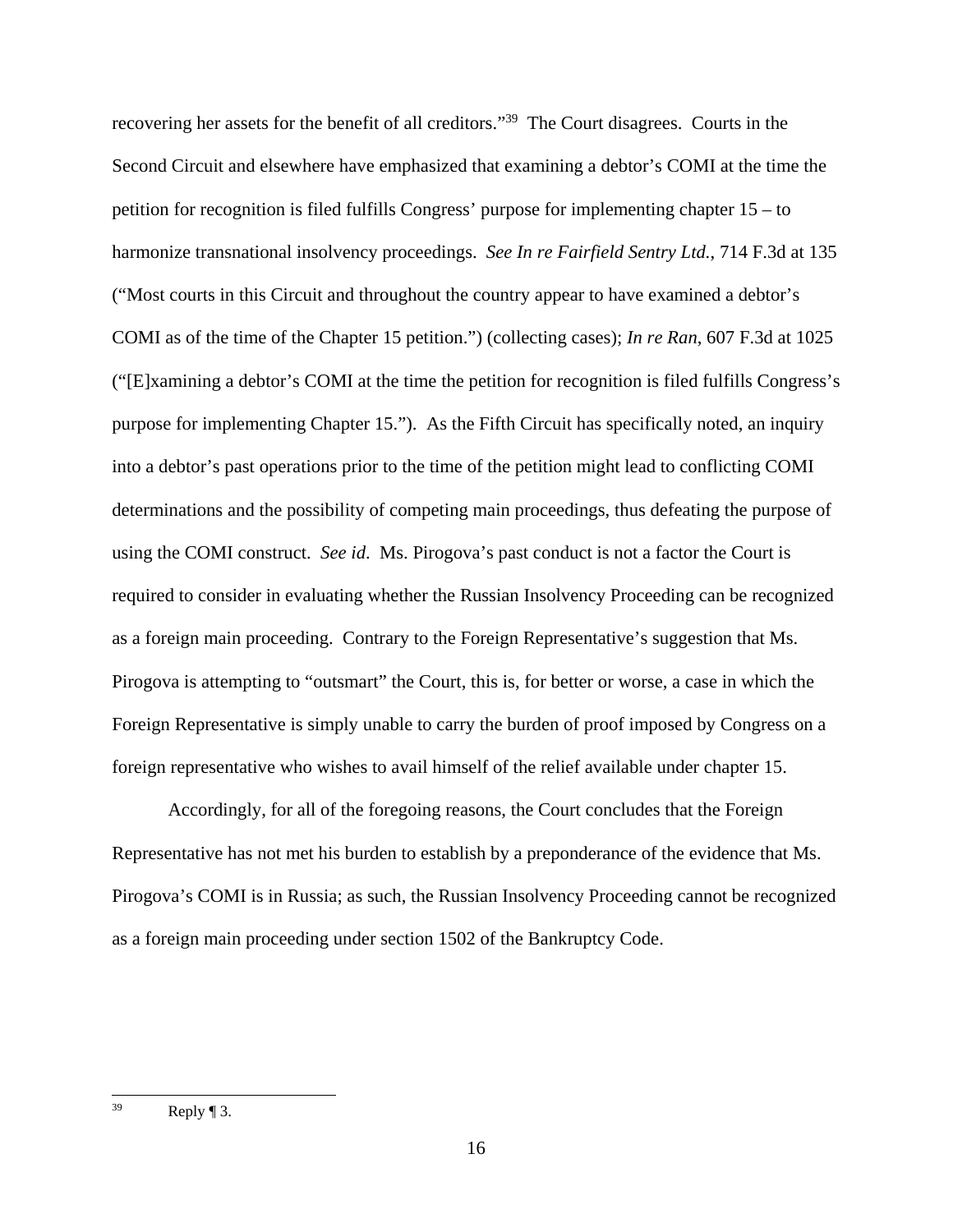### **B. Recognition of a Foreign Nonmain Proceeding**

### **1. Applicable Law**

Pursuant to section 1502(5) of the Bankruptcy Code, a "'foreign nonmain proceeding' means a foreign proceeding, other than a foreign main proceeding, pending in a country where the debtor has an establishment." 11 U.S.C. § 1502(5). "Whether an establishment exists is 'essentially a factual question, with no presumption in its favor.'" *In re Kemsley*, 489 B.R. at 362 (citing *In re Ran*, 607 F.3d at 1026). Section 1502(2) defines "establishment" as "any place of operations where the debtor carries out a nontransitory economic activity." 11 U.S.C. § 1502(2). The terms "place of operations" and "nontransitory economic activity" are not defined in the Code.

Once again, there is limited case law analyzing these terms in the context of an individual foreign debtor. Analyzing the legislative history of chapter 15 with respect to "establishment," the Fifth Circuit in *In re Ran* determined that, in the context of an individual debtor (rather than a corporate debtor), "a place of business could conceivably align with the debtor having a secondary residence or possibly a place of employment in the country where the receiver claims that he has an establishment." *In re Ran*, 607 F.3d at 1027. The mere presence of an asset in a given location, by itself, however, is insufficient to constitute a place of operations; to have a place of operations, the proposed debtor must engage in some economic activity in such location as of the petition date, whether the said activities are commercial, industrial or professional. *Id*. (citations omitted); *see also In re Creative Finance*, 543 B.R. at 520 ("The terms 'operations' and 'economic activity' require a showing of a local effect on the marketplace, more than mere incorporation and record-keeping and more than just the maintenance of property."). "The 'bar is rather high' to prove that a debtor has an establishment." *In re Kemsley*, 489 B.R. at 362 (citing *In re Ran*, 607 F.3d at 1026-27) (additional citations omitted).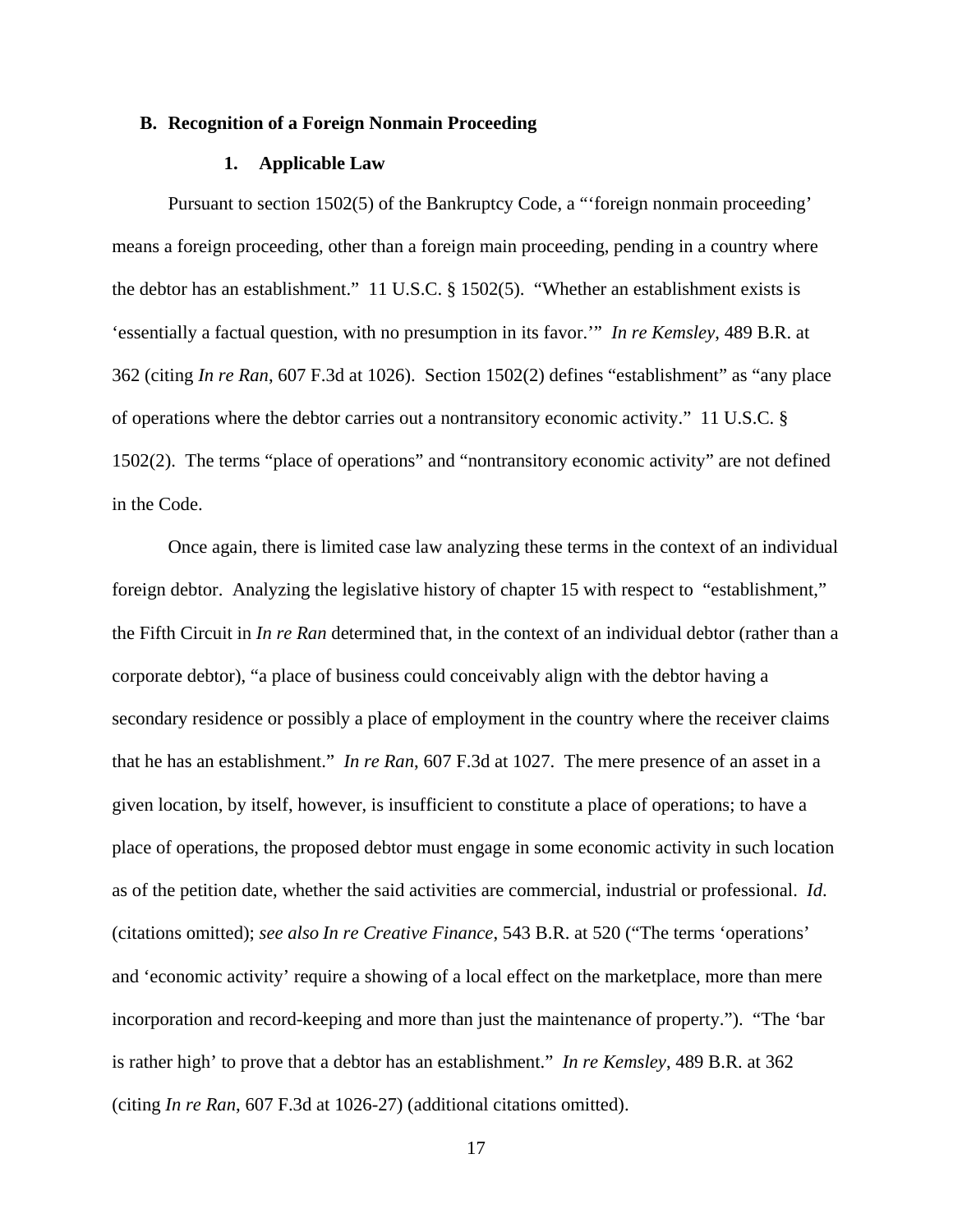### **2. Analysis**

The Foreign Representative submits that, if the Russian Insolvency Proceeding is not recognized as a foreign main proceeding, it should be recognized as a foreign nonmain proceeding because Ms. Pirogova engaged in ongoing nontransitory economic activity in Russia and had assets in Russia as of the Petition Date.<sup>40</sup> He argues that English courts have found that the presence of a single asset together with minimal management of such asset is sufficient to constitute "nontransitory economic activity" for purposes of satisfying the "establishment" standard for recognition of a nonmain proceeding. *See* FR Post-Trial Br. ¶ 46 (citing *In re Millennium Glob. Emerging Credit Master Fund Ltd.*, 458 B.R. 63, 84 (Bankr. S.D.N.Y. 2011), *aff'd*, 474 B.R. 88 (S.D.N.Y. 2012)). According to the Foreign Representative, "what exactly constitutes an economic activity is quite expansive under the Model Law and can include just a single asset coupled with some level of economic activity."41

As evidence of Ms. Pirogova's establishment in Russia, the Foreign Representative points to (i) the Utility Bills in Ms. Pirogova's name found at the Moscow Apartment, which he argues illustrate the "continuous and ongoing provision of services to her apartment and the costs associated with those services;"42 (ii) Ms. Pirogova's membership in the Association of Owners of Vessels "Yacht-Club Zolotoy Gorod" (the "Yacht Club"), which is "located" in Moscow, as evidenced by an extract dated August 28, 2018 from the Unified State Register of Legal Entities for Non-Profit Partnership;<sup>43</sup> (iii) Ms. Pirogova's 100% ownership of a Russian company named Taurus LLC, which became the subject of an insolvency proceeding in 2017 and is currently in

 $40<sup>2</sup>$ 40 See FR Post-Trial Br. Section III.<br><sup>41</sup> FR Post-Trial Br. ¶ 46.<br><sup>42</sup> EP Fr. 70.72

<sup>&</sup>lt;sup>42</sup> FR Ex. 70-72.

FR Ex. 57.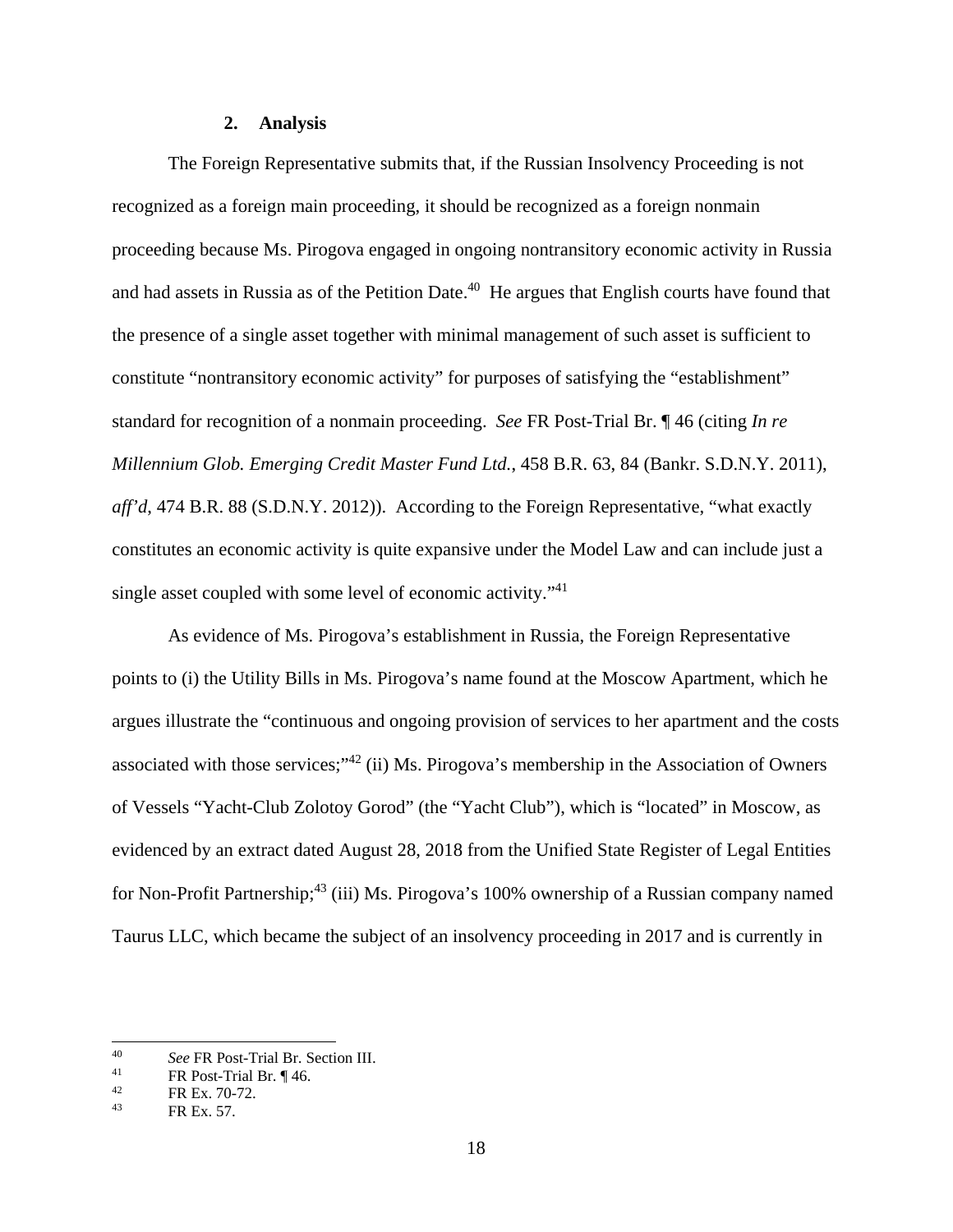liquidation;<sup>44</sup> and (iv) two automobiles (a Mercedes Benz and a Russian-made "VAZ") owned by Ms. Pirogova, one of which appears to be currently insured.<sup>45</sup>

Ms. Pirogova argues that none of the evidence proffered by the Foreign Representative has any probative value in meeting the statutory requirement of an establishment in Russia such that the Russian Insolvency Proceeding should be recognized as a foreign nonmain proceeding. She asserts that (i) the Utility Bills alone (assuming they even establish use of the Moscow Apartment at all) do not indicate that the utility charges were generated by *her* use of the apartment, as the Foreign Representative did not demonstrate that (or even attempt to investigate whether) Ms. Pirogova resided there, either as a primary or as a secondary residence;  $46$  (ii) the Yacht Club register indicates that Ms. Pirogova was a founding member but it does not prove that she was an active member of the club as of the Petition Date, and the Foreign Representative did not present any additional evidence as to her current membership status;<sup>47</sup> (iii) her ownership of Taurus LLC is irrelevant because the company is in the late stages of bankruptcy and it is not conducting economic activity in Russia;<sup>48</sup> and (iv) the evidence regarding the two automobiles registered in Ms. Pirogova's name indicates that both cars have been "seized" and that a "ban on registration acts" had been imposed on the VAZ in 2012 and on the 22-year old Mercedes-Benz in  $2014^{49}$ 

 $^{44}$  FR Ex. 56.

FR Post-Trial Br. ¶ 6, 11; FR Ex. 58. Although the Foreign Representative adduced evidence that Ms. Pirogova owned the VAZ in 2016 at the Hearing, he concedes in his Post-Trial Brief that Ms. Pirogova's ownership of the VAZ is unclear. *See* FR Post-Trial Br. ¶ 14. 46 *See* Pirogova Post-Trial Br. at 10-13 (citing Sept. 27, 2018 Hr'g Tr. 27:2-28:4); *see also* Sept. 26, 2018

Hr'g Tr. 96:13-23 (Q: "Did you ever have occasion to visit the [Moscow Apartment]?" A: "Yes, I had the opportunity to visit that particular building, but that was quite a while ago."  $Q:$  "How many times, about, if you can remember?" A: "This is a multi-apartment building. I went there two or three times, not a single time was I able to actually enter the apartment.").<br><sup>47</sup> See Pireceve Post Trie

<sup>47</sup>*See* Pirogova Post-Trial Br. at 14-15. 48 *See* Pirogova Post-Trial Br. at 17.

<sup>49</sup> *See* Pirogova Post-Trial Br. at 13-14; Sept. 27, 2018 Hr'g Tr. 19:20-24:5.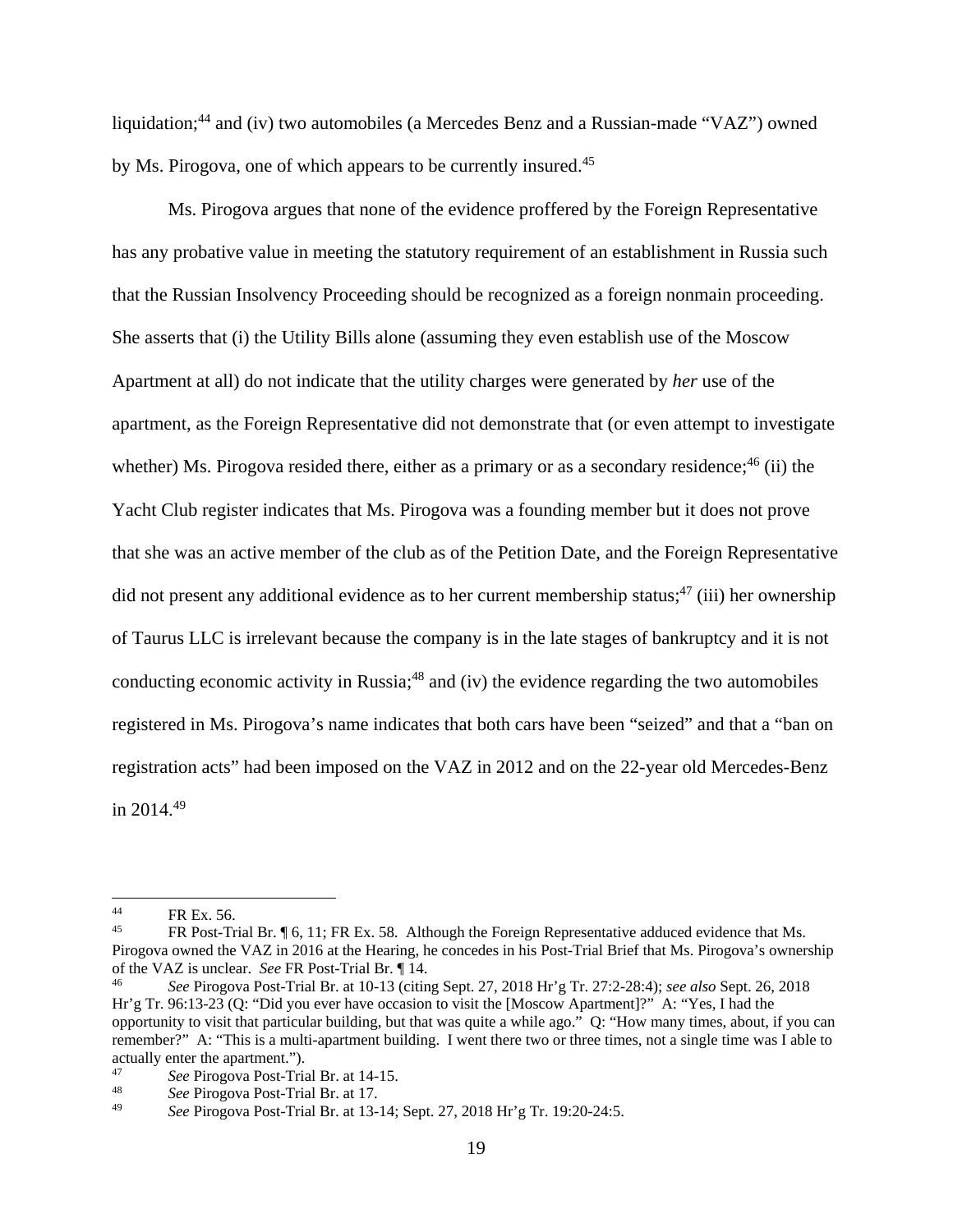The Foreign Representative's evidence is insufficient to satisfy the two prongs of the "establishment" requirement set forth in the statute – that the Debtor had a place of operations in Russia as of the Petition Date and that she carried out a nontransitory economic activity from such place. First, the Court has been presented with inadequate direct evidence that the Moscow Apartment could be considered a "place of operations" within the meaning of section 1502(2). As discussed *supra*, the Foreign Representative has introduced no evidence (i) as to the time period in which Ms. Pirogova allegedly resided in the Moscow Apartment; (ii) as to whether she continues to use the apartment as a secondary residence; or (iii) even as to whether she has been present in the Moscow Apartment at all in the past several years. While a secondary residence or a place of employment can be sufficient to constitute a place of operations, the Foreign Representative has presented no evidence that the Moscow Apartment served as either one to Ms. Pirogova. That the Moscow Apartment is still registered in Ms. Pirogova's name is inadequate to establish that the apartment was her secondary residence on the Petition Date, particularly in light of Ms. Pirogova's testimony that she had not been there in years and that she believes the apartment had been seized by the bank.<sup>50</sup>

Even if the Court were to conclude that this single asset in the debtor's name in Russia was sufficient to constitute a "place of operations" within the meaning of section 1502(2), as the Foreign Representative suggests, the Foreign Representative must also prove that Ms. Pirogova carried out nontransitory economic activity in Russia from such place. *See In re Ran*, 607 F.3d at 1027-28 (noting that, even if the court were to conclude that the debtor possessed a place of operations in Israel at the time the petition was filed, because the debtor did not carry out any nontransitory economic activity in Israel, the second part of the establishment requirement was

50

<sup>50</sup> *See* Sept. 27, 2018 Hr'g Tr. 76:6-23.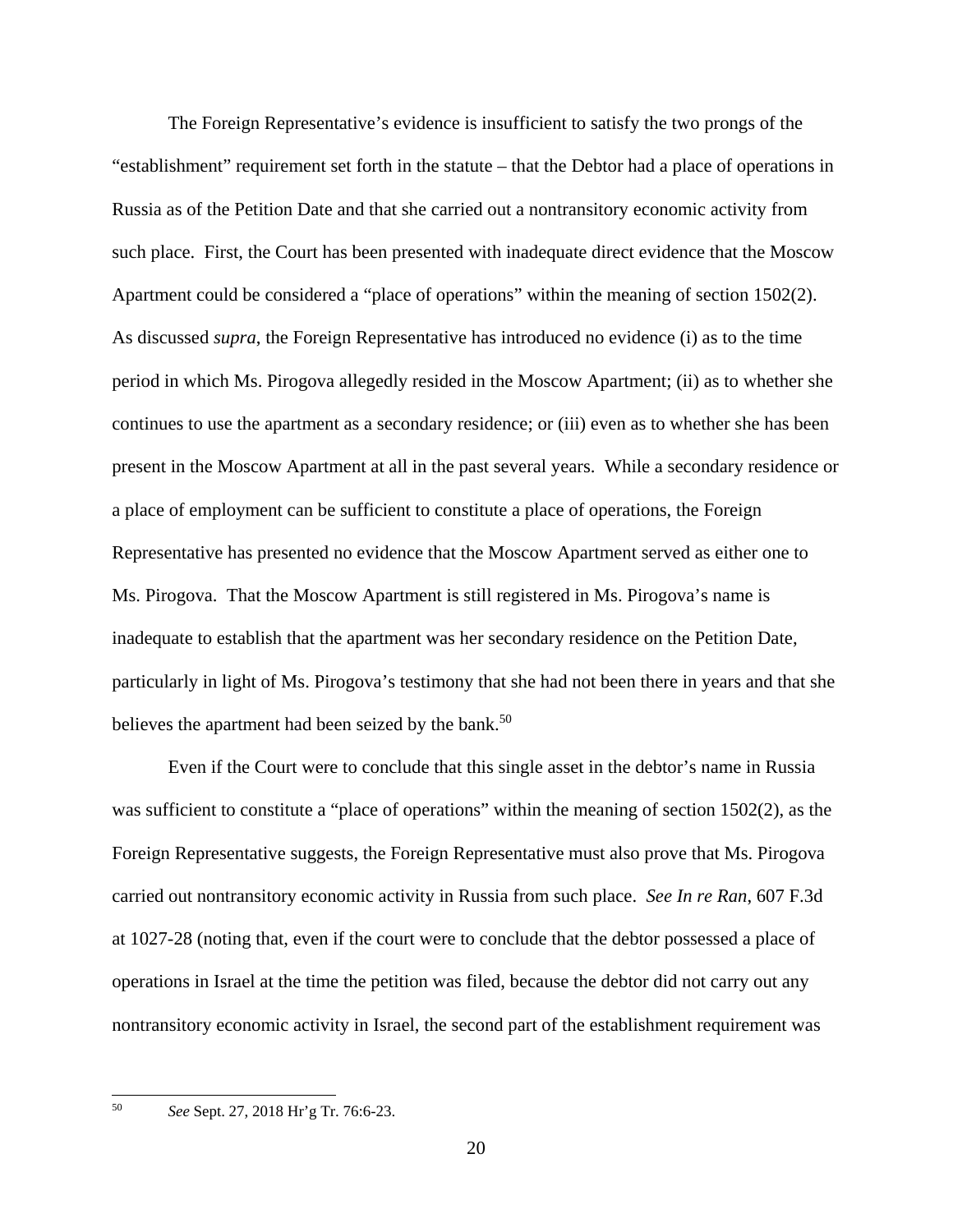not met). The Court finds that the Foreign Representative's scant evidence and conclusory allegations are insufficient to prove that Ms. Pirogova carried out any nontransitory economic activity in Russia at the time of the Petition Date such that Russia could be considered her "establishment."

The Foreign Representative's argument that Ms. Pirogova's ownership of the Moscow Apartment "continues to generate economic activity in Moscow" because a reading of the Utility Bills demonstrates utility services continue to be used each month and the utility companies continue to extend credit to Ms. Pirogova for the value of such services<sup>51</sup> is a stretch, to say the least. The mere presence of the Utility Bills (which have not been paid since 2015 and 2013, respectively)<sup>52</sup> does not, without more, support the conclusion that Ms. Pirogova occupied the Moscow Apartment, let alone that she generated economic activity in Russia, as of the Petition Date. The Court is similarly not persuaded that Ms. Pirogova generates economic activity through her membership in the Yacht Club because, as the Foreign Representative claims, the Yacht Club "generates economic activity through membership dues and the maintenance of the club."53 There is no support in the record whatsoever for this conclusion. First, as noted by counsel to Ms. Pirogova, nothing on the face of the Unified State Register of Legal Entities, which was submitted into evidence, indicates that Ms. Pirogova's membership in the Yacht Club was current and active on the Petition Date,<sup>54</sup> and nothing further was submitted by the Foreign Representative in that regard. Moreover, even assuming that Ms. Pirogova was a member of the Yacht Club on the Petition Date, there is no evidence supporting the Foreign Representative's conclusory assumptions (i) that Ms. Pirogova paid membership dues or contributed to the

<sup>51</sup>  $^{51}$  FR Post-Trial Br.  $^{9}$  50.<br> $^{52}$  See EP Exe 70.72: Sep

<sup>52</sup>*See* FR Exs. 70-72; Sept. 27, 2018 Hr'g Tr. 27:2-29:22. 53 *See* FR Post-Trial Br. ¶ 53. 54 *See* Pirogova Post-Trial Br. at 14-15.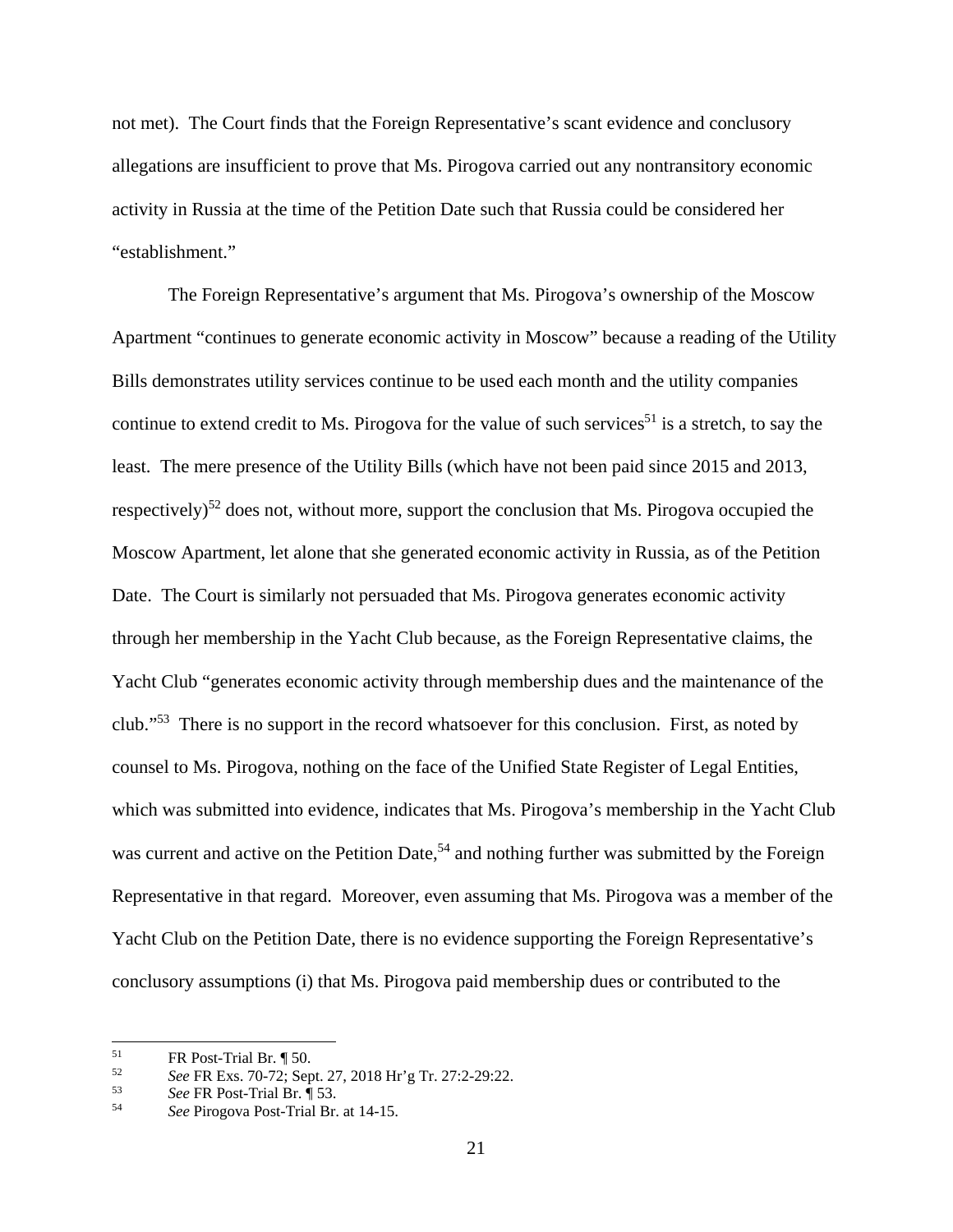maintenance of the Yacht Club at that time or (ii) that the Yacht Club generates economic activity. Indeed, the Foreign Representative conceded that he never visited the Yacht Club and has very limited knowledge about it.<sup>55</sup> The Court also finds that Ms. Pirogova's alleged failure to de-register two "seized" cars (or that she continues to hold insurance for one of such cars) to be far too tenuous a link to any nontransitory economic activity.

In addition, the Court is not persuaded by the Foreign Representative's contention that Ms. Pirogova's entitlement to participate in the insolvency proceeding of Taurus LLC or that her governance rights and interests in the company constitute nontransitory economic activity in Moscow.<sup>56</sup> As the term implies, "economic activity" requires a showing of a local effect on the marketplace. *See In re Creative Finance*, 543 B.R. at 520. As the Foreign Representative himself acknowledges, some level of "minimal management" by the debtor must be present.<sup>57</sup> Ms. Pirogova's entitlement to participate in the insolvency proceeding of Taurus LLC, without more – such as proof of her active participation in such bankruptcy proceedings – does not rise to the level of "minimal management" of her interest in Taurus LLC.

Finally, the existence of the Russian Insolvency Proceeding alone fails to meet the statutory requirement of an establishment. *See, e.g., In re Ran*, 607 F.3d at 1028 (concluding that the existence of the involuntary Israeli bankruptcy proceeding alone was insufficient evidence to enable the court to conclude that Ran carried out nontransitory economic activity in Israel).

For the foregoing reasons, the Court concludes that the Foreign Representative has failed to meet his burden to demonstrate by a preponderance of the evidence that Ms. Pirogova had, on

<sup>55</sup> <sup>55</sup>*See* Sept. 27, 2018 Hr'g Tr. 34:10-14. 56 *See* FR Post-Trial Br. ¶52. 57 *See* FR Post-Trial Br. ¶ 46.